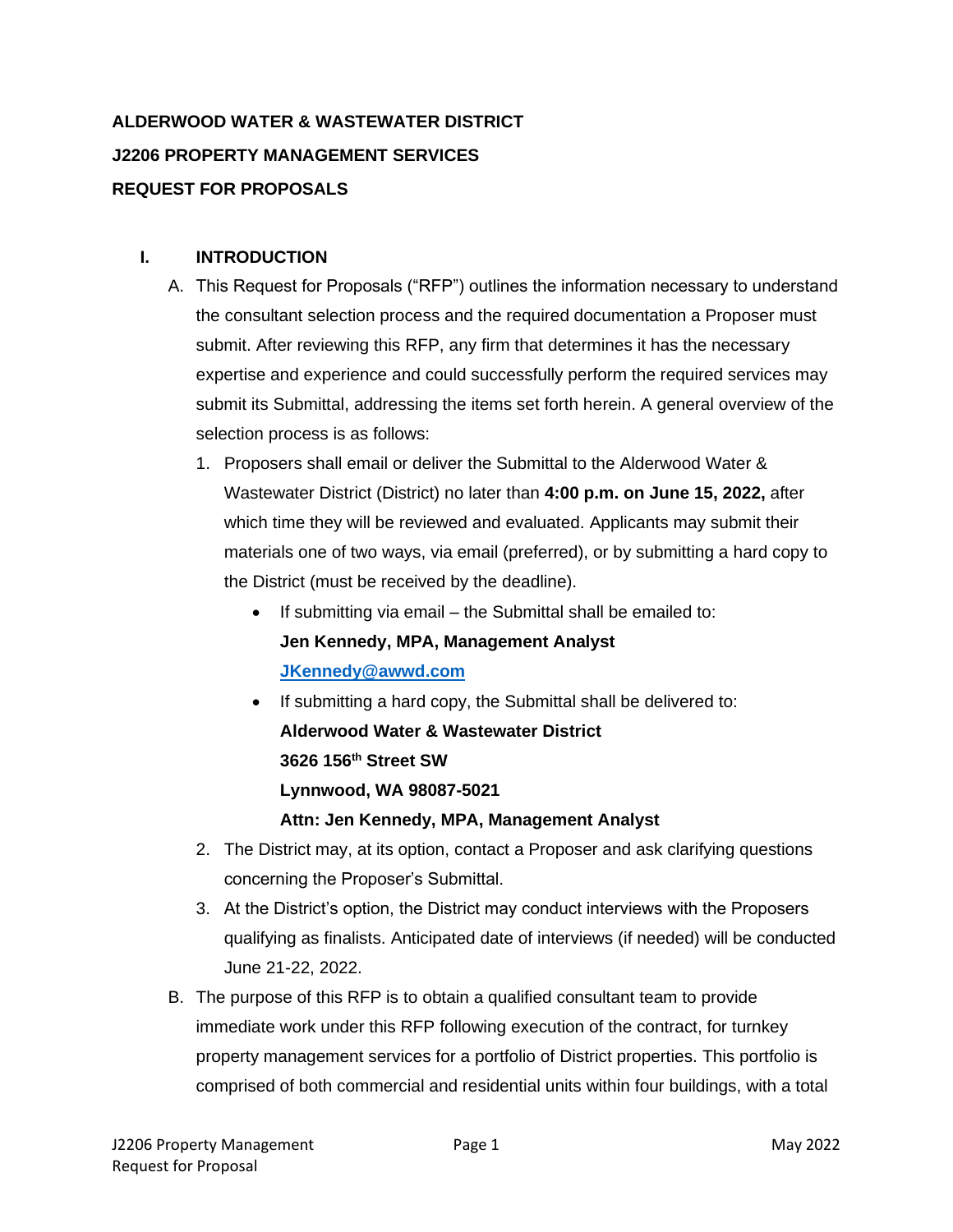of nine occupied spaces. The anticipated timeframe for this service contract is for two years, having an option for extension of up to two additional one-year periods. The scope of services shall include but are not limited to:

### 1. **Lease Management**

- a. Execute, administer, and enforce terms of all lease agreements, in compliance with federal, state, and local laws.
- b. Collect rents, fees, and late charges.
- c. Administer, collect, track, and provide accounting of charges from applicable tenants. This may include maintenance, operating costs and other related charges typically categorized as a "Multi-Tenant – Triple Net (NNN)" for commercial tenants.
- d. Represent the District's interest in all matters involving the tenant under the lease agreement.
- e. Be responsible for creating, updating, and renewing tenant leases.
- f. Potential recruitment of tenants to fill vacancies as directed by the District.
- g. Represent and negotiate for the district in any lease terminations.

## 2. **Property Management**

- a. Provide management of District properties and corresponding tenant accounts, including:
	- i. Creation and management of tenant ledgers and tenant statements.
	- ii. Management of all NNN-related expenses for applicable commercial tenants and provide annual reconciliation of NNN charges and tenant accounts.
- b. Serve as the emergency contact for property repairs and tenant-related concerns on a 24-hour a day basis.
- c. Ensure that rental properties are well maintained and provide safe and sanitary conditions for occupants.
- d. Have access to skilled specialists for repair, preventative maintenance, grounds/exterior maintenance work, and after conferring with the District, contracting with said subcontractors to respond to building and property needs.

## 3. **Reporting & Correspondence**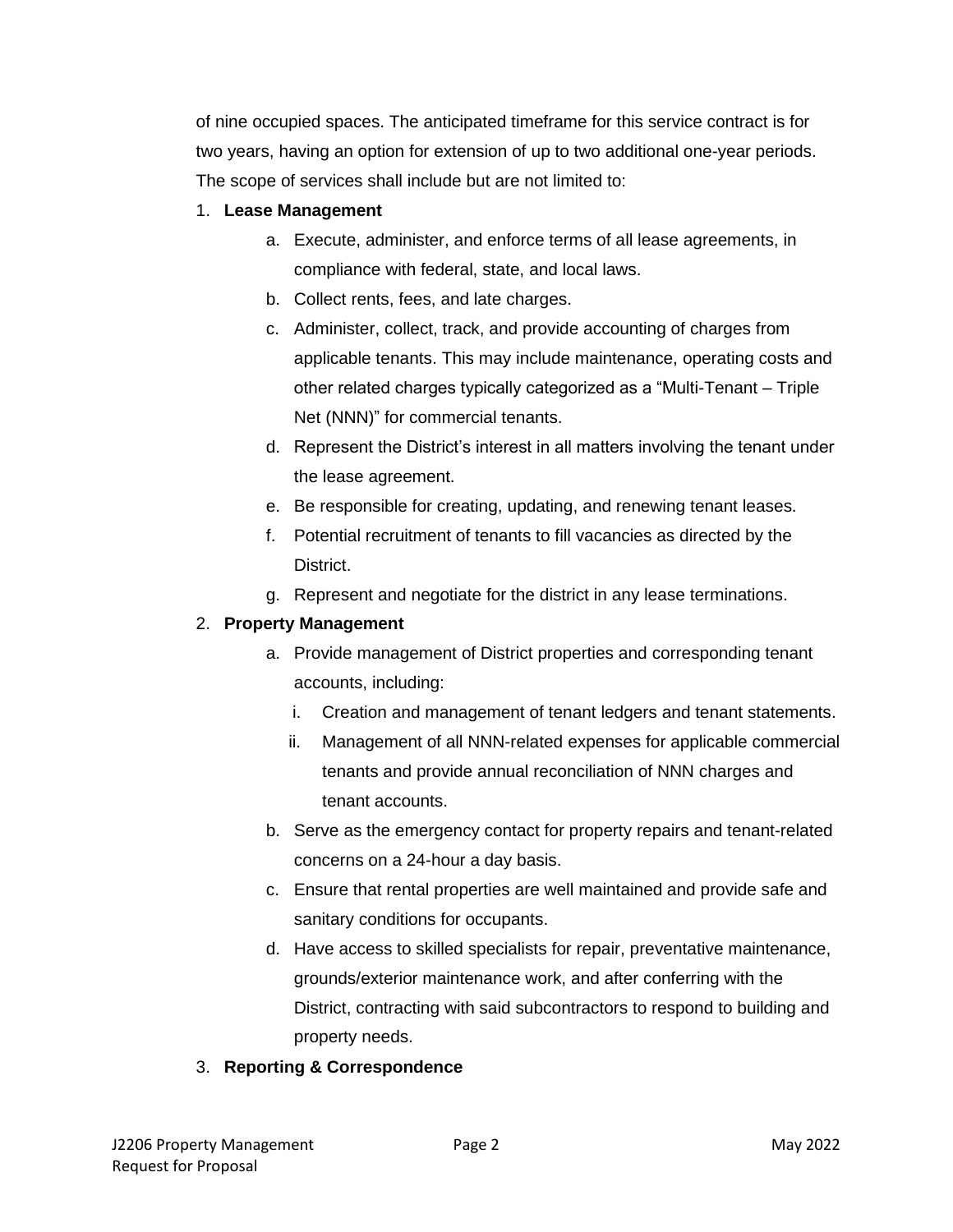- a. Provide to the owner a monthly property report, monthly tenant account summary, and corresponding invoice in a format approved by the owner, detailing the activities completed, costs incurred, and any items that may be pertinent to the owner.
- b. Maintain physical and electronic copies of all correspondences and communications with tenants.
- c. Complete and provide to the owner an annual report and financial statement (due within 30 days of the first of the year) of the status of the landowner portfolio of properties.

## **II. PROJECT BACKGROUND**

A. Alderwood Water & Wastewater District (District) is a special purpose district, which is responsible for providing water and sanitary sewer service to areas within southwestern Snohomish County. The District has purchased properties for potential of expanding District facilities within our service area. The District is bounded on the north by the City of Everett, on the west by Puget Sound, on the south by the King/Snohomish County line and on the east by an irregular boundary line extending from the Woodinville area to Mill Creek. The District provides water service to the City of Brier and portions of the Cities of Mill Creek, Mukilteo, and Bothell as well as unincorporated areas of Snohomish County. The District provides sewer service to portions of the Cities of Mill Creek, Mukilteo, and Bothell as well as unincorporated areas of Snohomish County.

## **III. PROCUREMENT PROCESS**

#### A. **General Information**

#### 1. **Terms and Conditions:**

a. The procurement of these consultant services will be in accordance with applicable District, federal, state, and local laws, regulations, and procedures. The District reserves the right to reject any and all Submittals received. The District also reserves the right at its sole discretion to waive minor administrative irregularities contained in any submittal.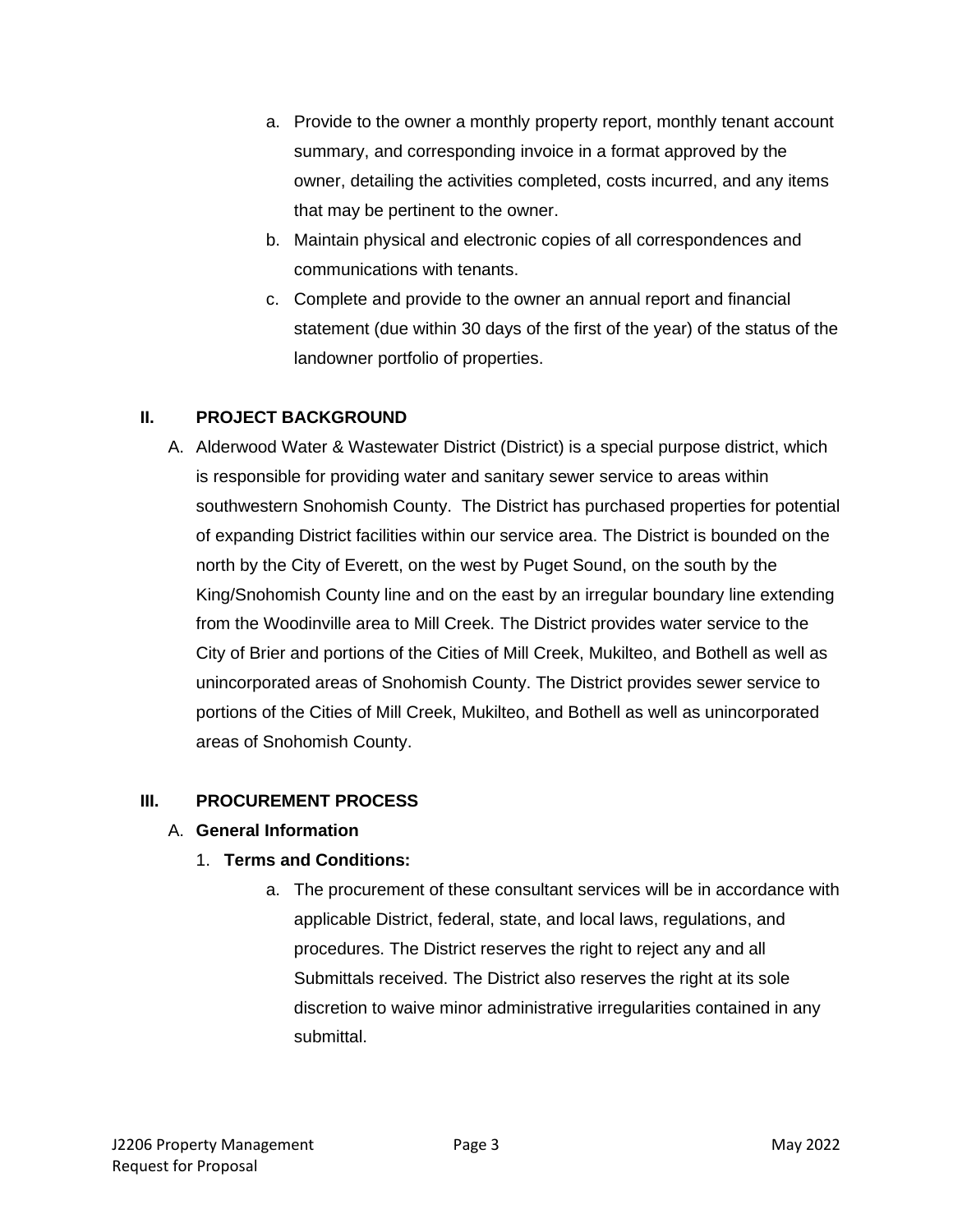- b. The District reserves the right to request clarification of information submitted, and to request additional information from any party submitting proposals.
- c. In accordance with the provisions of the RFP, the District will evaluate the Submittals. The final selection, if any, will be that consultant team which, in the opinion of the District, best meets the requirements set forth in the RFP and is determined to be the most highly qualified for the services requested.
- d. The consultant will be required to assume responsibility for all services offered in the proposal, whether or not work will be directly performed by the consultant. Further, the consultant will be the sole point of contact for the District with regard to contractual matters, including payment of any and all charges resulting from the contract.
- 2. **Costs borne by Proposers:** All costs incurred in the preparation of a Submittal and participation in this RFP and negotiation process shall be borne by the proposing firms.
- 3. **Public Disclosure:** Once in the District's possession, Submittals shall become property of the District and considered public documents under applicable Washington State laws. All documentation that is provided to the District may be subject to disclosure in accordance with Washington State public disclosure laws.

#### B. **Protests**

- 1. **Time to File a Protest:**
	- a. Any prospective Proposer may file a protest challenging the requirements identified in the RFP provided such protest is received no later than ten (10) calendar days prior to the date established for responding to this solicitation.
	- b. A financially interested proposer may file a protest based on evaluation of Submittals provided such protest is received no later than five (5) calendar days after the protesting party knows or should have known of the facts and circumstances upon which the protest is based.
	- c. In no event shall a protest be considered if all Submittals are rejected or, after execution of this contract.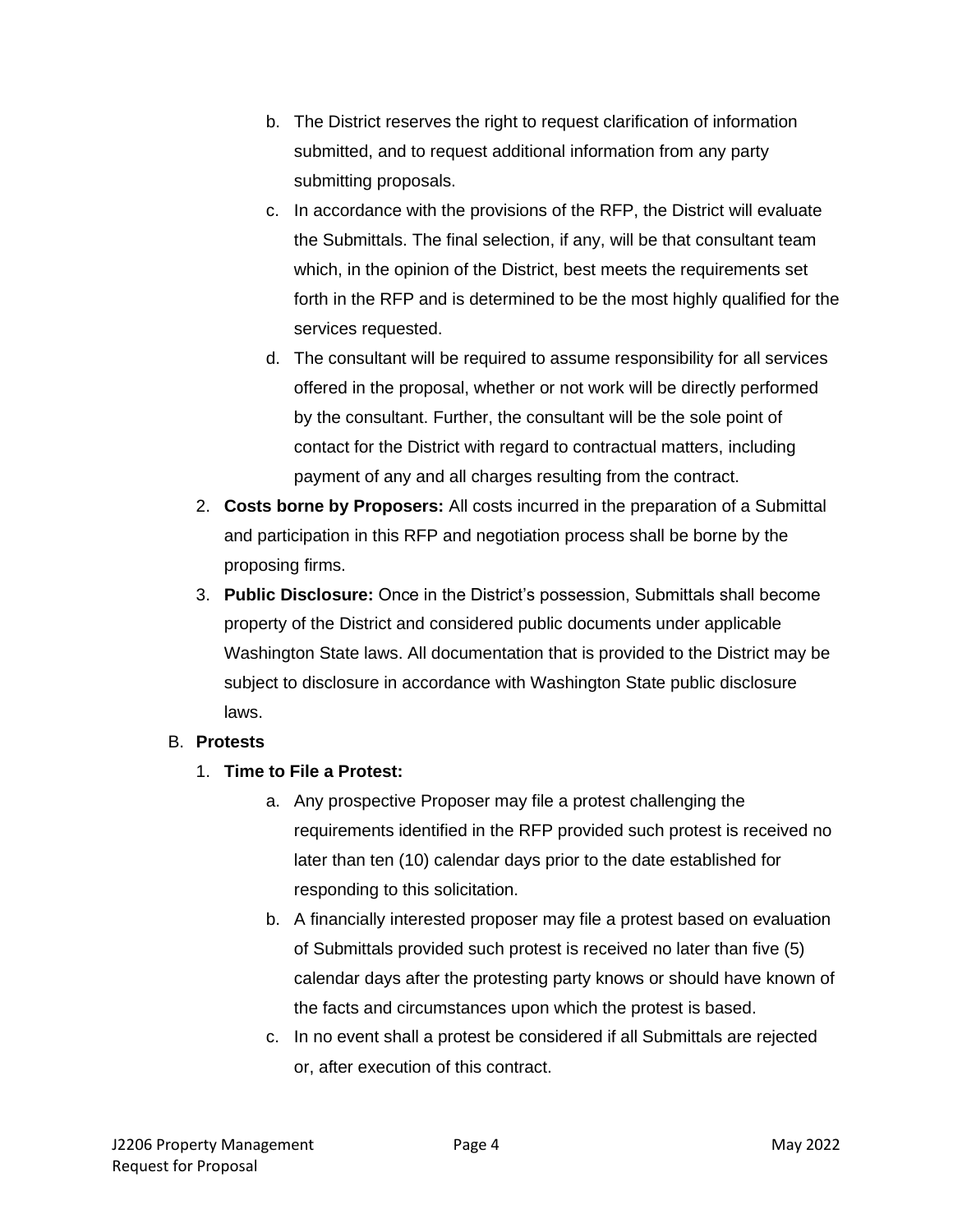- 2. **Form of Protest:** A protest shall be in writing and addressed to: Alderwood Water & Wastewater District, 3626 156<sup>th</sup> Street SW, Lynnwood, WA, 98087, Attention: Kathy Watne, Administrative Manager for Maintenance and Operations. The protest shall include the following:
	- a. The name, address and telephone number of the party protesting or their representative;
	- b. The RFP number and contract title under which the protest is submitted;
	- c. A detailed description of the specific grounds for protest and any supporting documentation;
	- d. The specific ruling or relief requested.
- 3. **Determination of Protest:** Upon receipt of a timely written protest, the Administrative Manager for Maintenance and Operations shall investigate the protest and shall, prior to execution of the contract respond in writing to the protest. The Administrative Manager for Maintenance and Operations decision shall be considered the final action by the District.
- 4. **Compliance with Protest Process:** Failure to comply with these protest procedures will render a protest untimely and inadequate and may result in rejection thereof by the District.
- 5. **Exhaustion of Administrative Remedies:** As a mandatory condition precedent to initiating a lawsuit against the District, a prospective Proposer or a Proposer shall comply with the Protest Procedures defined herein.
- 6. **Venue:** By responding to this RFP and for the convenience of the parties, the prospective Proposer or a Proposer acknowledges and agrees that a lawsuit or action related to or arising out of this procurement shall be brought in the Superior Court of Snohomish County, Washington.

#### C. **Schedule**

1. **Anticipated Schedule:** The selection process is anticipated to proceed as outlined below and is subject to change:

| Date                    | <b>Selection Process</b>                                            |  |
|-------------------------|---------------------------------------------------------------------|--|
| May 26, 2022            | <b>Public Announcement of the RFP</b>                               |  |
| <b>June 2, 2022</b>     | <b>Public Announcement of the RFP</b><br>Submittals Due (4:00 p.m.) |  |
| June 15, 2022           |                                                                     |  |
| <b>June 21-22, 2022</b> | <b>Tentative Interview Dates</b>                                    |  |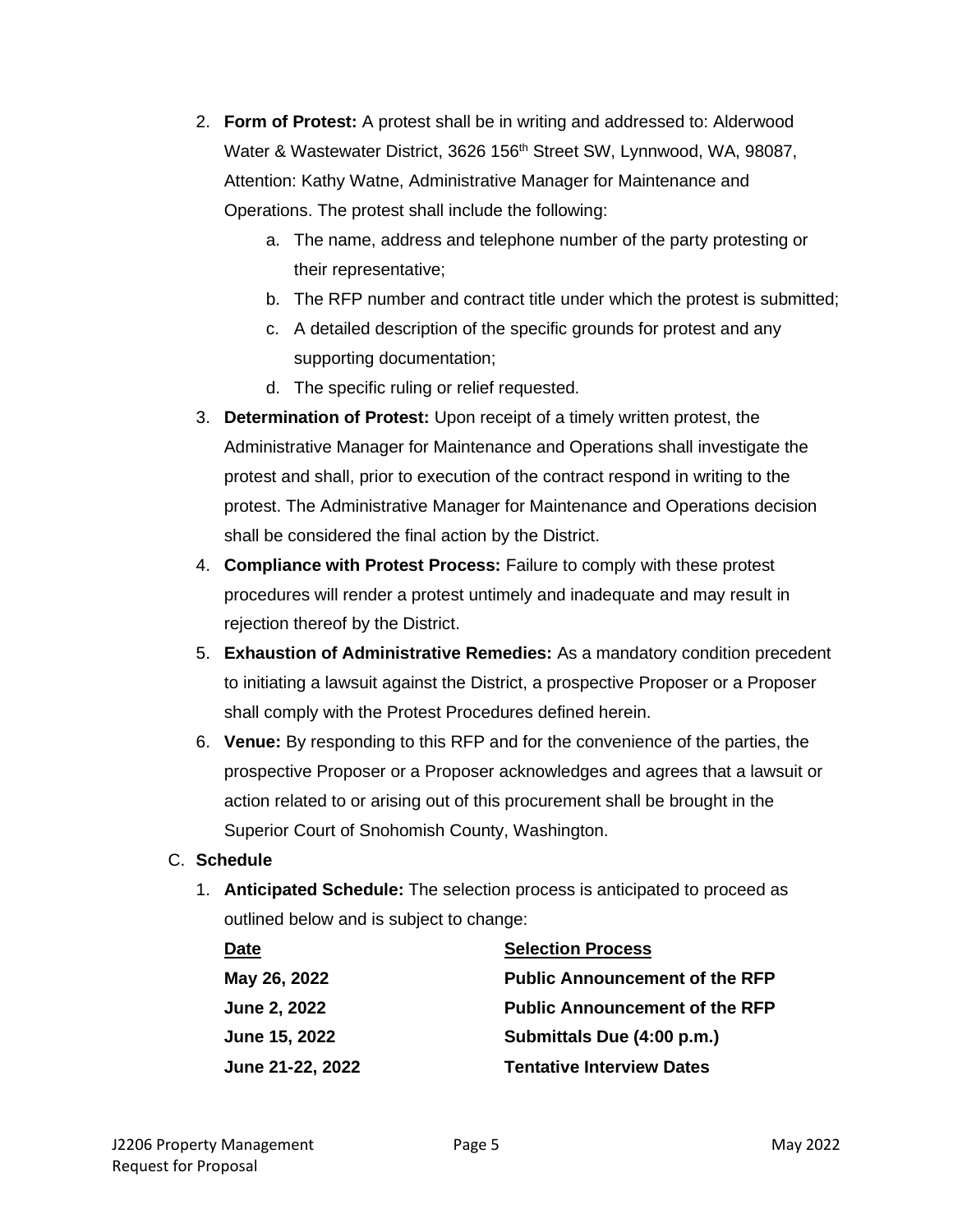## **Selection of finalists and AWWD Board approval of selected consultant to follow at a later date.**

- 2. **Notification:** The District will notify firms of any changes to the RFP by addenda.
- 3. **Addenda:** In the event it becomes necessary to revise any part of the RFP, addenda will be posted to the District's website at: [http://www.awwd.com.](http://www.awwd.com/) It is the responsibility of the firm to verify whether any addenda have been posted.

#### D. **Negotiations**

- 1. At the completion of the selection process, the selected Proposer will enter into contract negotiations with the District. Negotiation of a contract will be in conformance with applicable federal, state, and local laws, regulations, and procedures. The negotiated cost and pricing data, once agreed to by the District and the Consultant, shall form the basis for a billing/payment provision.
- 2. At the beginning of negotiations, the selected Proposer and District shall meet to establish a Negotiation Schedule. Negotiations shall begin with the Scope of Services (SOS) identified in the Qualifications Statement and the Work Plan Level of Effort (LOE) submitted by the selected Proposer.
- 3. If the District and selected Proposer cannot come to terms on LOE and SOS after three (3) revisions to the SOS and LOE, the District may discontinue negotiations and go to the next highest rank Proposer. Failure to reach agreement after three (3) revisions demonstrates an inability to reach agreement within a reasonable timeframe.

#### **IV. INSURANCE REQUIREMENTS**

A. By the date of execution of a Contract, the Consultant shall procure and maintain for the duration of the Contract, insurance against claims for injuries to persons or damages to property, including products-completed operations which may arise from, or in connection with, the performance of work hereunder by the Consultant, its agents, representative, employees, and/or sub-consultants. The Consultant or sub-consultant shall pay the cost of such insurance. The Consultant may furnish separate certificates of insurance and policy endorsements from each sub-consultant as evidence of compliance with the insurance requirements of this Contract. Consultant shall carry and provide proof of coverage and limits upon request by the District for the following insurance: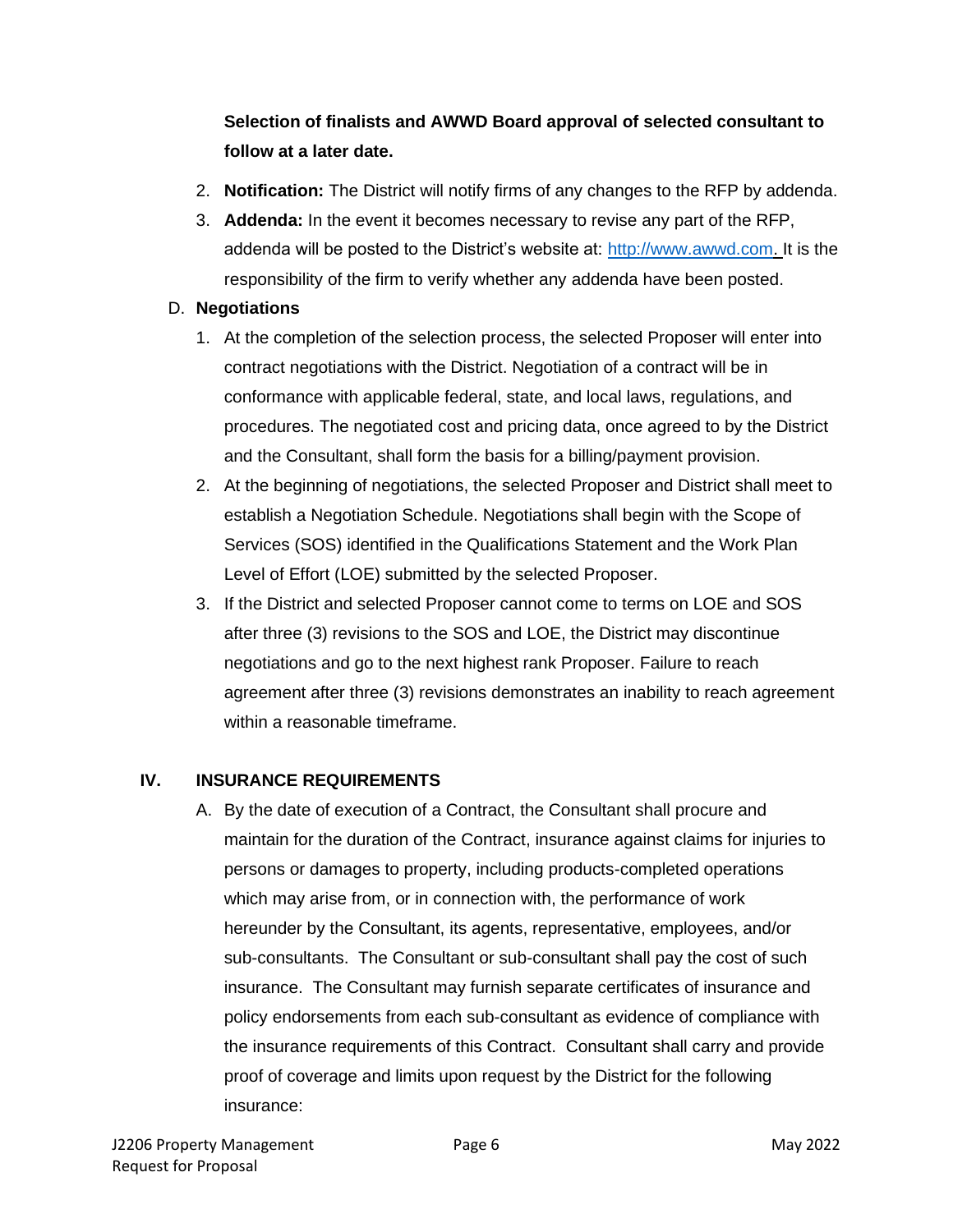- i. Automobile Liability Insurance. Limits no less than \$1,000,000.00 combined single limit per accident for bodily injury and property damage. Coverage shall be as broad as Insurance Services Office form number (CA 00 01) covering Business Auto Coverage, symbol 1 "any auto"; or the combination of symbols 2, 8, and 9.
- ii. Commercial General Liability. Limits no less than \$1,000,000.00 combined single limit per occurrence and \$2,000,000.00 aggregate for personal injury, bodily injury and property damage. Coverage shall be as broad as Insurance Services Office form number (CG 00 01) covering Commercial General Liability.
- iii. Professional Liability. Limits no less than \$1,000,000.00 per occurrence and aggregate.
- iv. Before commencing work and services, Consultant shall provide to the District a Certificate of Insurance evidencing the required insurance. All certificates of insurance shall be current for the duration of the contract and shall include on each page the Project/Contract Name and Number.
- v. The District shall be named as an additional insured on the Commercial General Liability Insurance Policy with regard to work and services performed by or on behalf of Consultant, and a copy of the endorsement naming the District as an additional insured be attached to the Certificate of Insurance. All certificates of insurance shall include on each page the Project/Contract Name and Number.
- vi. The insurance policies (1) shall state that coverage shall apply separately to each insured against whom claim is made or suit is brought, except with respect to the limits of the insurer's liability; (2) shall be primary insurance with regard to the District; and (3) shall state that the District will be given at least 30 days' prior written notice of any cancellation, suspension or material change in coverage.
- vii. Any payment of deductible or self-insured retention shall be the sole responsibility of Consultant and shall not limit or apply to the Consultant's liability to the District.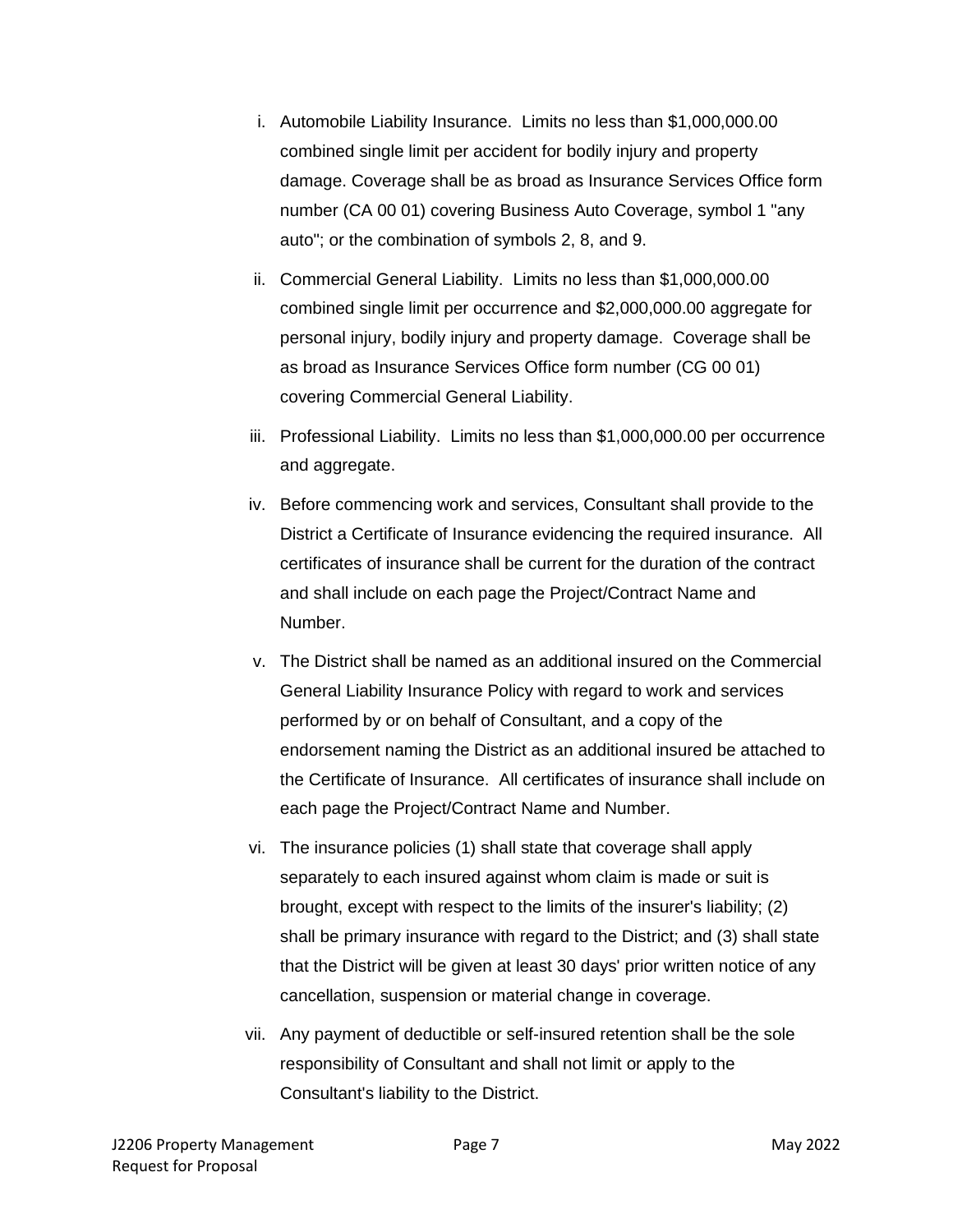## **V. EVALUATION AND SELECTION CRITERIA**

A. All Submittals will be evaluated by a Consultant Selection Panel ("Panel"), which will be responsible for ranking of the Submittals. The criteria outlined below will be used in evaluating the Submittals and determining the most qualified Proposer(s). A total of **100 points** (excluding a potential interview) has been assigned to the Evaluation Criteria. The maximum points possible will follow each criterion listed. The points indicate relative weight or importance given to each criterion. Evaluators will use the points to score each Submittal. Each evaluator will put the scores in rank order, with the highest scored Proposer 1<sup>st</sup>, the second-highest scored Proposer 2<sup>nd</sup>, etc. This ranking will then be totaled. From this ranking the District will either short list Proposers for interviews, or (if there are no interviews) recommend the most qualified Proposer to the Board of Commissioners for approval to begin negotiations.

## B. **Criteria:**

- 1. Experience & Knowledge (Property & Lease Management) 40 points
- 2. Work Plan (Tenant Accounts and Property Bookkeeping) 30 points
- 3. Facilities Maintenance & Tenant Engagement 15 Points
- 4. Services/Duties Understanding 10 points
- 5. References 5 points

## **VI. DOCUMENTATION**

- A. The prime Proposer shall submit **one (1) copy** of the Submittal.
- B. Submittals shall be 20 8.5x11 pages or less, excluding organizational chart, resumes, and cover letter.
- C. The Submittal shall consist of the following parts:
	- 1. **Letter of Interest:** The Letter of Interest shall contain the following information:
		- RFP Title;
		- Proposer's name, mailing address, telephone, fax number, contact person, and contact person's email; and
		- Complete list of any proposed sub-consultants.
		- Proposed methodology for billing/charges for services performed as a property manager.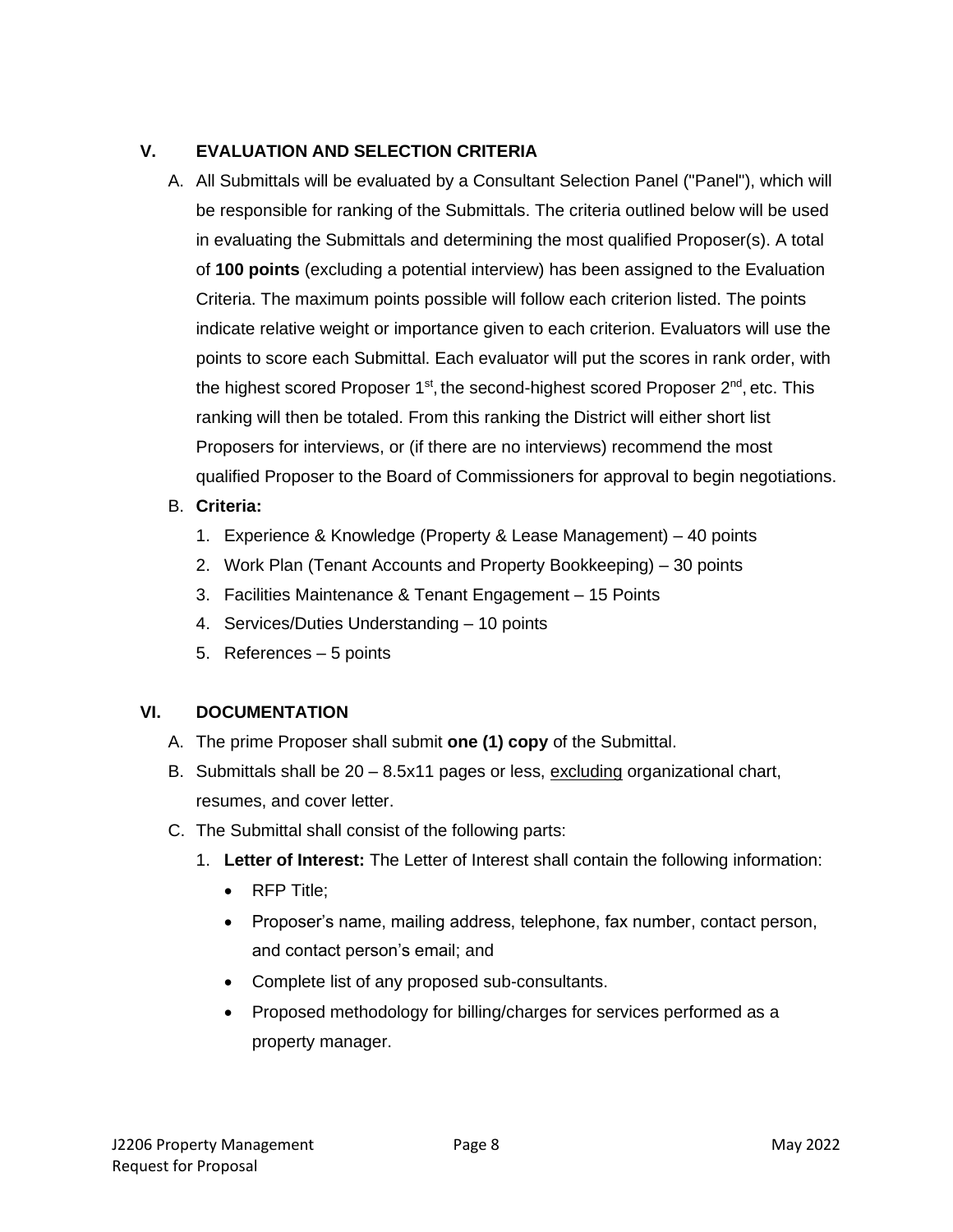- Provide three (3) references who may speak to the Proposer's experience with property/lease management, tenant relations, property maintenance, and tenant ledgers and related accounting systems.
- 2. **Qualifications Statement:** The submittal shall include:
	- General statement of the project understanding of the scope of services outlined in Section I.B. (1-3);
	- An organization chart for the project team that will be committed to the project including any proposed sub-consultants;
	- The project team's experience in key areas of the required services, including:
		- A summary of all relevant property management experience performed, especially any experience involving a public agency (if applicable);
		- An overview of the tenant accounting/ledger system their organization uses to track and manage tenant accounts, including:
			- o Process for receiving rents;
			- o Tracking tenant communications; and
			- o Paying invoices.
	- An approach to communicating with the District, and the tenants;
	- Relevant experience of the proposed key individuals that will be working with the District:
	- Any additional information the Proposer feels should be considered as part of the RFP review process.

The submittal shall be presented in a clear, comprehensive, and concise manner and shall be submitted in a complete package by the prime Proposer.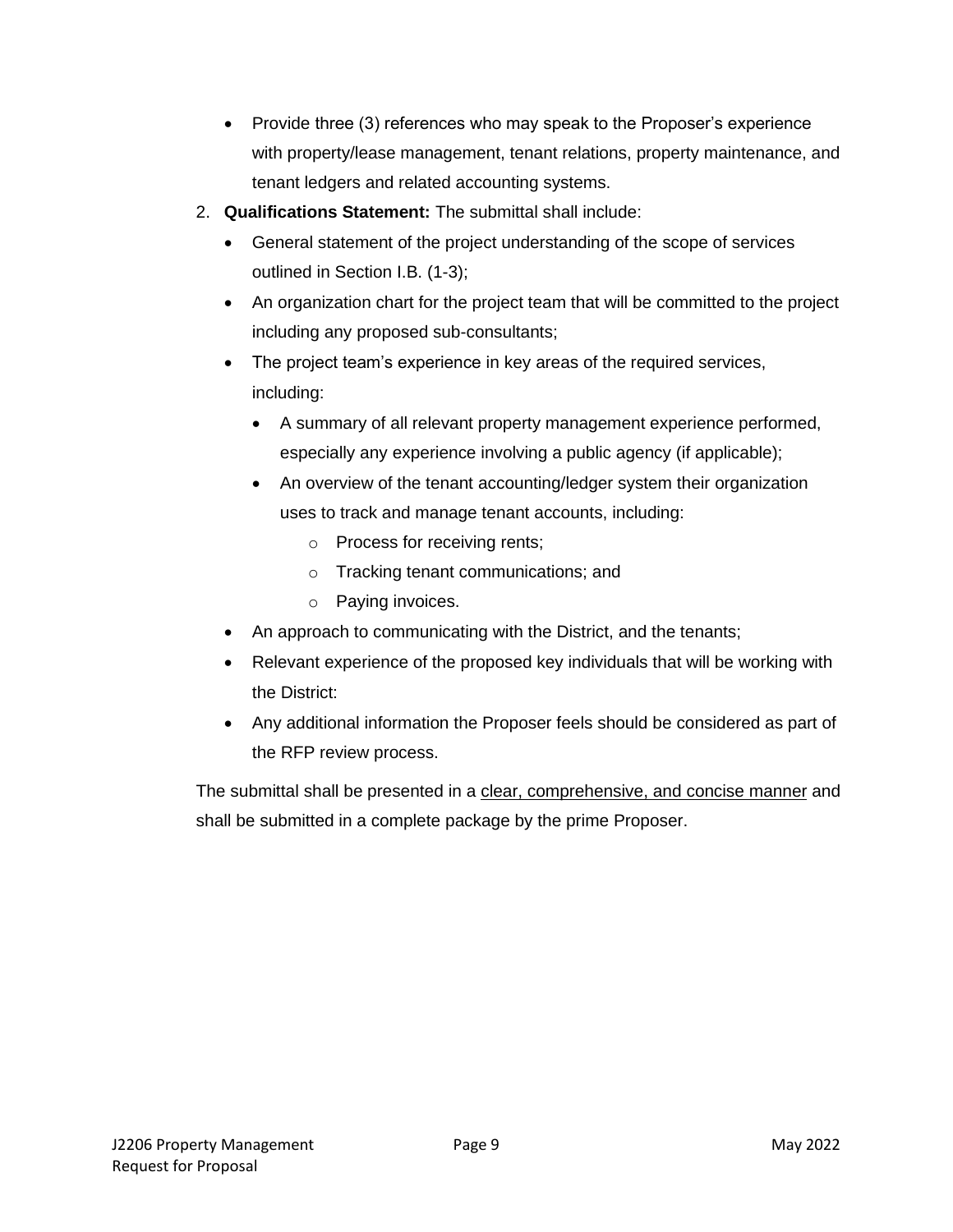#### **Attachment 1 – Sample Agreement AGREEMENT FOR PROPERTY MANAGEMENT SERVICES FOR J2206 ALDERWOOD WATER & WASTEWATER DISTRICT**

**THIS AGREEMENT,** made and entered into by and between Alderwood Water & Wastewater District, Snohomish County, Washington, hereinafter referred to as "District", and **@@consultant name**, with a principal place of business **@@address** ("Property Manager"), collectively referred to as "Parties", shall be effective upon the authorized signatures of both Parties to this Agreement ("Effective Date").

#### **SECTION 1: BACKGROUND**

- 1.1 The District desires to retain a Property Manager to perform certain professional services, including turn-key, full-service property management services of designated District owned properties ("Project"). The District solicited for professional services as required by RCW 39.80.
- 1.2 The Property Manager represents it has availability and offers to provide qualified personnel, equipment, and facilities necessary to accomplish such services required for the Project within the required time.
- 1.3 The Parties enter into this Agreement. The term Agreement and Contract shall be used interchangeably and refer to this Agreement.

#### **SECTION 2: PERIOD OF PERFORMANCE**

- 2.1 All required work and services specified in the terms and conditions of this Agreement shall be completed on the **@@ Day of Month, Year**, unless extended or terminated earlier by the District pursuant to the terms and conditions of this Agreement.
- 2.2 Time is a material consideration in the performance by the Property Manager under this Agreement. The Property Manager shall complete its services within any established milestones and task completion dates, and the Period of Performance, set forth in the Scope of Services. The completion dates for tasks may be modified by a written directive; however, the Period of Performance for the Agreement may only be modified through an amendment. No completion dates shall be extended because of any unwarranted delays attributable to the Property Manager. Completion dates may be extended in the event of a delay caused by the District which results in a delay in the performance of an affected task, or because of unavoidable delay caused by any governmental action or other conditions beyond the control of the Property Manager, which could not be reasonably anticipated and which results in a delay in the performance of an affected task.
- 2.3 Time Extensions. The Total Price, Period of Performance and task budgets shall not be increased because of any unwarranted delays or costs attributable to the Property Manager. In the event of a delay not attributable to the Property Manager which (1) delay could not be reasonably anticipated and (2) results in an increase in costs to perform the work, the District may, through the execution of an amendment, increase the Total Price, Period of Performance and/or tasks budget.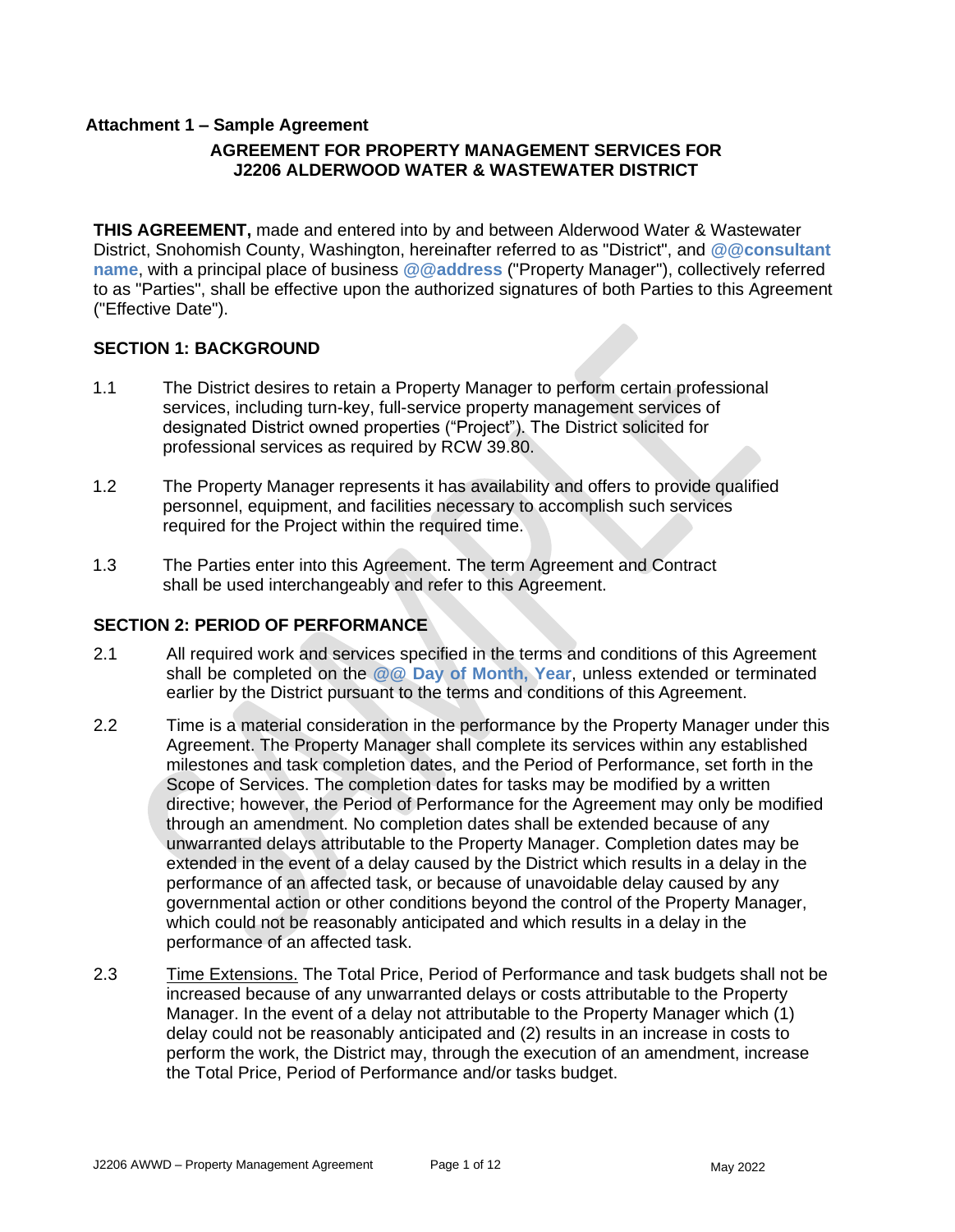#### **SECTION 3: ADMINISTRATION AND SUPERVISION**

- 3.1 **DISTRICT.** An employee of the District, hereinafter called the "Project Manager," who shall be designated in writing by the District, shall perform day-to-day management of this project. Unless otherwise indicated in writing by the General Manager or its designee, the Project Manager will issue notices to proceed, approve all requests for payment, authorize termination or modification of tasks, and approve in writing changes to the task budgets outlined in the Cost Summary, Exhibit B attached hereto and incorporated by reference. The Project Manager will also be responsible for determining when the Property Manager has satisfactorily performed all work and for ensuring that the Property Manager complies with all provisions of this Agreement.
- 3.2 **PROPERTY MANAGER.** The Property Manager represents that it has, or will obtain, all personnel necessary to perform the services required under this Agreement and that such personnel shall be qualified, experienced, and licensed as may be necessary or required by laws and regulations to perform such services. All services required under this Agreement shall be performed by the Property Manager, its employees, or by designated subconsultants, vendors, suppliers, and tenant improvement contractors and maintenance and repair personnel whose selection has been authorized by the District; provided, that the District's authorization shall not relieve the Property Manager from any duties or obligations under this Agreement or at law to perform in a satisfactory and competent manner. All contractual duties, requirements and obligations that the Property Manager owes to the District shall also be owed to the District by the Property Manager's subconsultants, vendors, suppliers, and tenant improvement contractors and maintenance and repair personnel retained to perform the work pursuant to this Agreement. The term "Property Manager" shall refer to **@@ consultant name** and all of its designated subconsultants, vendors, suppliers, and tenant improvement contractors and maintenance and repair personnel.
	- A. Substitution of Personnel. The Property Manager recognizes and agrees that if a change is made substituting or changing assigned key personnel, the Property Manager shall be responsible for any and all costs associated with "Transfer of Knowledge and Information". The Transfer of Knowledge and Information shall be defined to include the labor hours spent reviewing project documentation, participating in meetings with Project personnel, and participating in site visits to familiarize oneself with the Project and project location(s). The District shall not pay for any time spent for the "Transfer of Knowledge and Information".
		- 1. The Property Manager shall provide sufficient advance notice of any intention to remove or reassign key personnel. The Property Manager shall not remove or reassign the key personnel assigned to this Project without written consent from the District. Exhibit E, Key Personnel, is a listing of key individuals for this work. Notice for the substitution of individuals and positions identified as Key Personnel shall include the following:
			- a. An explanation of the reason for the reassignment or removal;
			- b. The name of the person proposed to replace the individual; and
			- c. Identification of the experience and qualifications of the individual proposed.
		- 2. For individuals who are not identified as "Key Personnel" in Exhibit E, the Property Manager shall provide documentation supporting the billing rate for the substituted personnel prior to submitting an invoice and the billing rate shall not exceed 110 percent of the originally assigned personnel's billing rate.
		- 3. District Request Removal Personnel. The Property Manager shall remove from the Project any personnel if, after the matter has been thoroughly considered by the District and the Property Manager, the District considers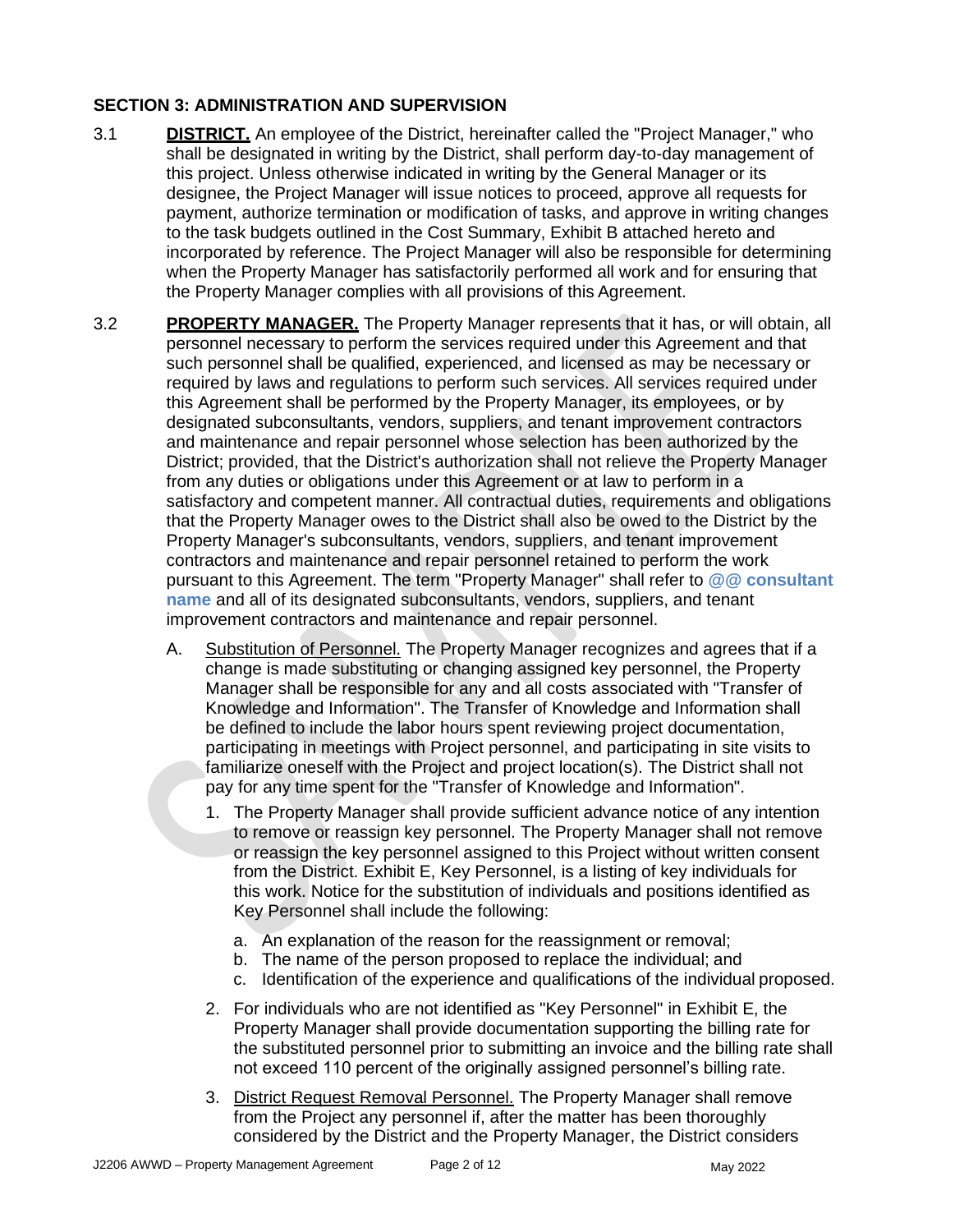such removal necessary and in the best interests of the Project and so advises the Property Manager in writing.

#### **SECTION 4: SCOPE OF SERVICES**

- 4.1 The District hereby retains the Property Manager upon the terms and conditions contained herein to perform certain work and services on the Project. The work and services for the Project to be performed by the Property Manager are set forth in Exhibit A, Scope of Services, attached hereto, and incorporated herein by this reference.
- 4.2 The District shall make available to the Property Manager, without cost, tenant lease agreements, tenant ledger statements, maintenance and performance records, and other relevant data, and property descriptions of all District facilities related to the Project, which are readily available, and on file at the District. Property Manager shall be entitled to rely upon such information consistent with the applicable standard of care. These documents are available solely as additional Information to the Property Manager and do not relieve the Property Manager of its duties and obligations under this Agreement nor constitute any representation or warranty by the District as to conditions or other matters related to the Project.
- 4.3 It shall be the responsibility of the Property Manager to gather and become familiar with all property and tenant information including existing improvements.

#### **SECTION 5: CHANGES IN SCOPE OF SERVICES**

- 5.1 Any direction from the District to perform work that results in an increase or decrease in scope, changes to the Total Price or Period of Performance, or changes impacting the Scope and Budget for the project shall be made only by an amendment prior to the work being performed. A member of the Board of Commissioners for the District is the only authorized District representative who may sign amendments.
- 5.2 In the event the Property Manager identifies something that may impact the scope of services, and/or cost, Property Manager shall inform the Project Manager within five (5) business days of the event and possible impacts to scope, and cost. If appropriate, the parties shall execute an amendment.
- 5.3 The District may, at any time, by written amendment direct the Property Manager to make additions within the general scope of the services or work to be performed under this Agreement, delete portions of the Project, or revise portions of the work. Any changes within the general scope of services, which result in an increase or decrease in time of performance or cost, shall only be made by amendment.

#### **SECTION 6: RESPONSIBILITY OF THE PROPERTY MANAGER**

#### 6.1 Standard of Care

A. The Property Manager shall be responsible for the professional quality, technical adequacy and accuracy, timely completion and coordination of all services performed pursuant to this Agreement. The Property Manager shall perform its work to conform to generally accepted professional standards applicable to the types of services and work provided hereunder. The Property Manager shall be responsible for the professional standards, performance and actions of all persons and firms performing work pursuant to this Agreement. The Property Manager shall, without additional compensation, correct or revise any errors, omissions or specific breaches of a contractual obligation in such services.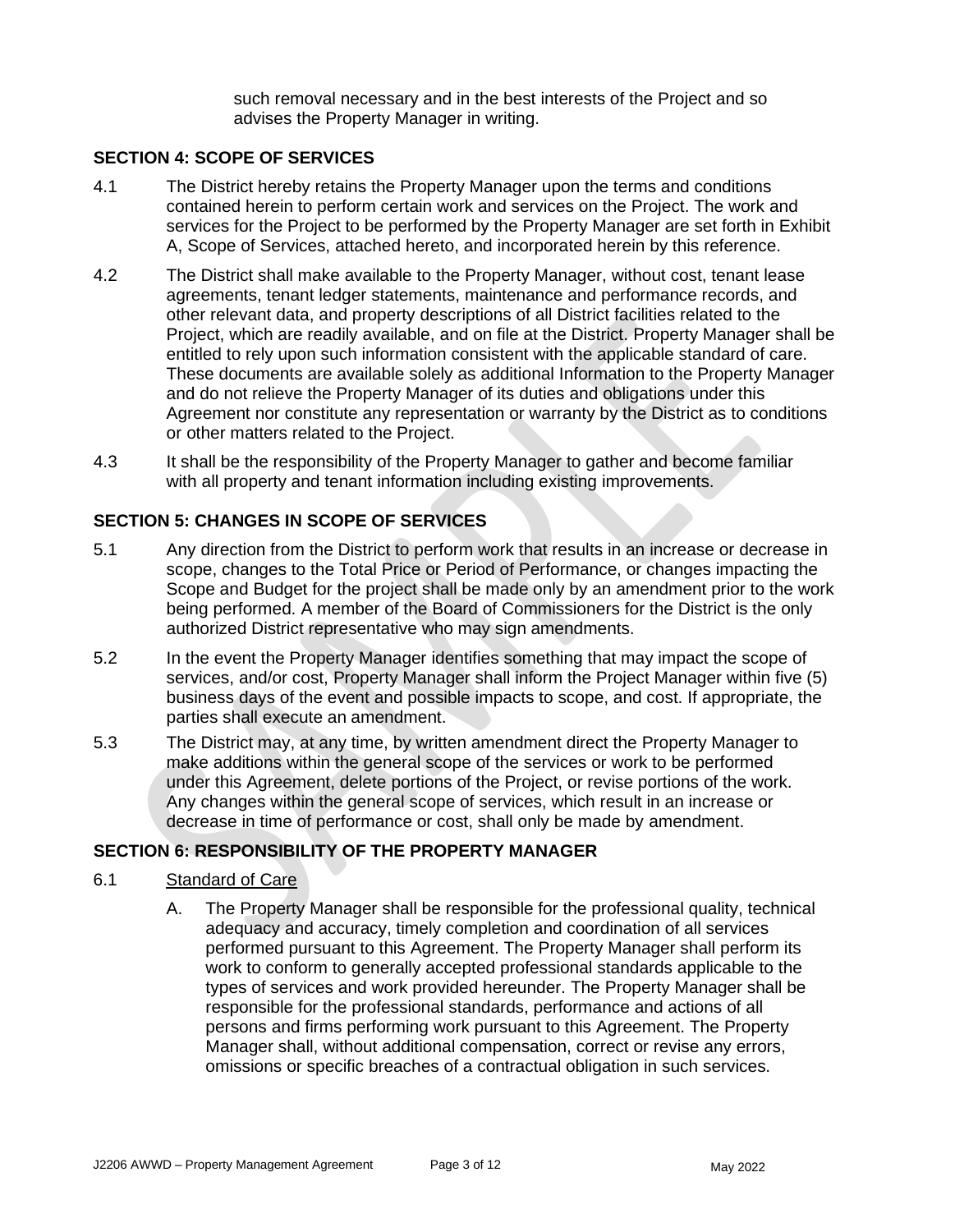- B. The District's approval of services rendered hereunder shall not in any way relieve the Property Manager of responsibility for the technical adequacy or accuracy thereof. Neither the District's review, approval or acceptance of, nor payment for, any of the services shall be construed to operate as a waiver of any rights under this Agreement or of any cause of action arising out of the performance of this Agreement.
- C. Consistent with generally accepted professional standards, the Property Manager shall promptly bring to the District's attention any concerns that the Property Manager has regarding the design, operations, conditions, of service requests or any finding, conclusions, or final decisions made by the District. The Property Manager shall, at the District's request, provide the District with a written evaluation of its concerns, along with proposed solutions to any identified problems.

#### 6.2 Maintenance of Contract Documentation

- A. Upon written request by the Project Manager, the Property Manager shall provide the District with access to all documents and correspondence related to the Contract, District properties, and related services provided thereunder, including e-mail communications, memoranda, and all other written materials prepared or used in performance of work and services on this Project.
- B. The Property Manager is cautioned that information and documentation submitted to the District may become a public record in accordance with the Revised Code of Washington and may not be exempt from disclosure under the Washington State Public Disclosure Act.
- C. The Property Manager acknowledges that unauthorized disclosure of information or documentation concerning this Project may cause substantial economic loss or harm to the District. Except as otherwise required by Court Order or subpoena, the Property Manager shall not without prior written authorization by the Project Manager allow the release, dissemination, distribution, sharing, or otherwise publication or disclosure of information or documentation obtained, discovered, shared or produced pursuant to this Agreement.

#### **SECTION 7: COMMENCEMENT**

7.1 Notice to Proceed. After execution of this Agreement by the District and the Property Manager, the District will issue a written notice to proceed on the Project or specific tasks thereof. Such notices to proceed will be provided for specific tasks identified as necessary to produce specified work products and shall set forth the date of commencement of the work, a description of the work to be performed, and the budgets for such tasks. Upon receipt of a notice to proceed, the Property Manager shall promptly commence work.

#### **SECTION 8: DELIVERABLES AND MONTHLY REPORTS**

- 8.1 The Property Manager shall provide deliverables during the duration of the contract as outlined in Exhibit A – Scope of Services.
- 8.2 Monthly Reports. Unless otherwise stated in the Scope of Services, monthly reports shall be provided no later than the  $10<sup>th</sup>$  day of each calendar month during the duration of the contract, the Property Manager shall submit to the Project Manager, a monthly report, in a format approved by the Project Manager, sufficient to show any work completed on-site at one of the District's properties, the status of District properties (including updated photos of the property each month), tenant payments, and related District concerns. At a minimum the monthly report shall identify status of all payments from current tenants (rent and NNN), any communications of note with tenants, any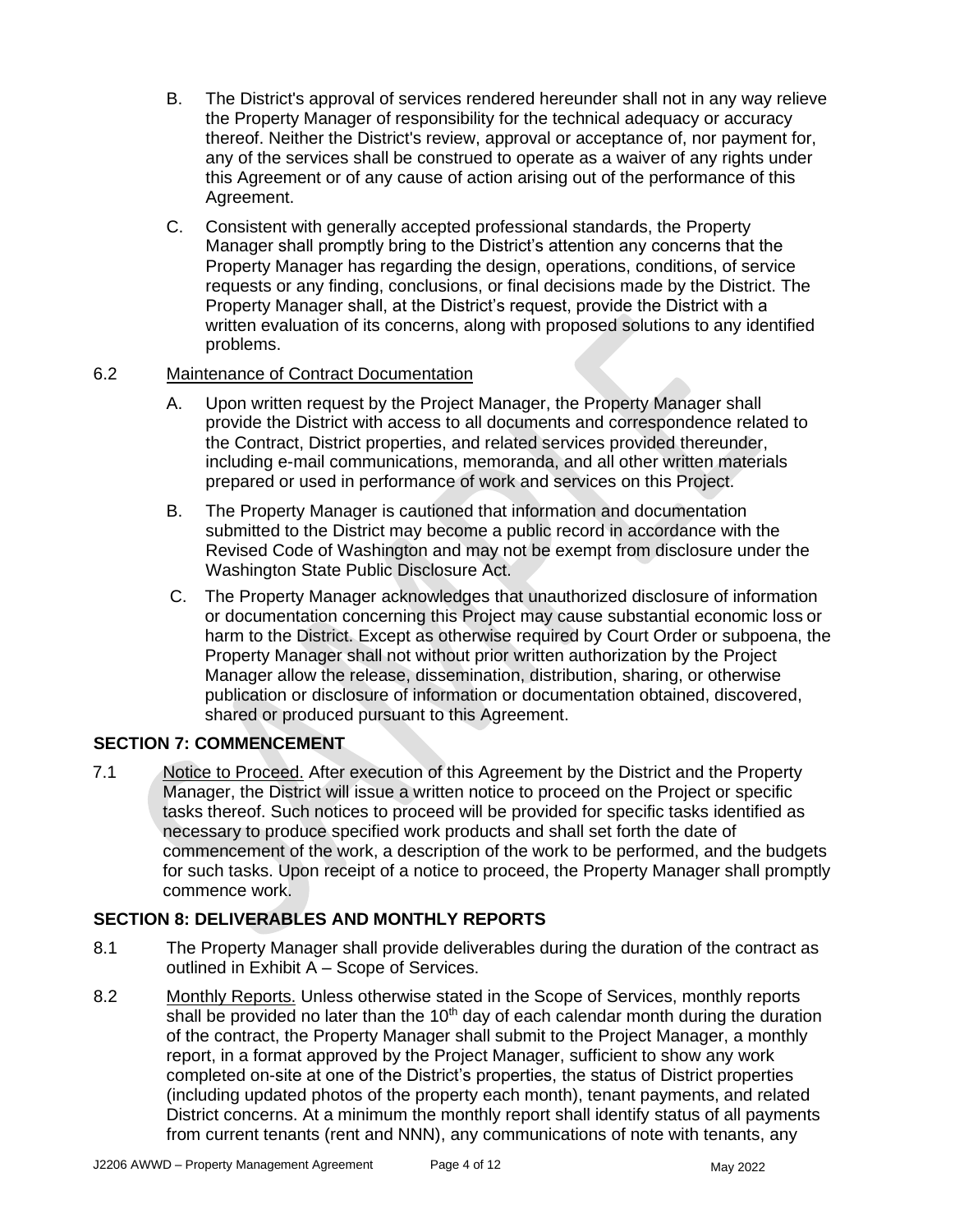maintenance work completed (planned or unplanned) and corresponding costs, budget status, amendments, all issues that may result in completion of any task beyond the anticipated schedule or contract budget, and all issues that may result in an increase in the contracted amount.

#### **SECTION 9: COMPENSATION**

- 9.1 Subject to the provisions set forth in this Agreement, the District will pay the Property Manager for authorized and satisfactorily completed work and services rendered under this Agreement. No more than monthly progress payments shall be full compensation for work performed and services rendered, for all supervision, labor, supplies, materials, equipment or use thereof, taxes, and for all other necessary incidentals, but in no case shall the total progress payment exceed the Total Price as defined herein, without the prior written authorization of the District through a contract amendment. The amount to be paid to the Property Manager shall be computed as hereinafter set forth; provided, that such payment shall not exceed a maximum amount of **@@Not to Exceed Amount ("Total Price")**. In the event the Property Manager incurs costs in excess of the Total Price, the Property Manager shall pay such excess from its own funds and the District shall not be required to pay any part of such excess and the Property Manager shall have no claim against the District on account thereof.
- 9.2 Compensation for work and services shall be based on standard billing rates and reimbursed direct expenses but not to exceed the Total Price. Costs to be paid are identified in the Cost Summary, which is attached hereto as Exhibit B and incorporated herein by this reference, and comprise the following:
	- A. **Labor Costs**. Labor Costs shall be billed based on approved Billing Rates identified in the Costs Summary (Exhibit B) for such individual.

1. The parties agree to the Billing Rates as set forth in Exhibit B, which rates shall be used during the entire term of this Agreement, including all amendments; provided however, Billing Rates may be subject to reasonable adjustments but only in accordance with paragraph 8.4 below.

- B. **Other Direct Costs.** Other Direct Costs ("ODC") are those costs which can be specifically identified with the Contract objectives, are required for performance of the Contract, are approved in advance in writing by the Project Manager, are inclusive of subconsultants, vendors, suppliers, and tenant improvement contractors and maintenance and repair personnel costs, and are actually incurred. Allowable ODC's are as included in Exhibit D to this Contract. Markup on ODC's shall be billed at percentages included in Exhibit D.
- 9.3 Unallowable Costs. The District shall not pay for any costs or direct charges associated with or relating to the following activities:
	- A. Any resubmission, changes to or adjustments in the invoices, and fixing improper invoices and the preparation and submission of monthly invoices if this cost is not included In the Property Manager's overhead.
	- B. Preparation of, discussion and/or negotiation of a request for adjustments in any Billing Rate, Overhead Rate and/or Labor Escalation percentage; and
	- C. Changing or reassigning personnel, including but not limited to preparing requests concerning Transfer of Knowledge for Key Personnel.
	- D. Preparation of any documentation related to, discussion of, or negotiation of equitable adjustment, disputes, claims or Section 15, Disputes and Remedies.
	- E. Meals, except when in Travel Status.
- 9.4 Limitations on Changes to Billing Rates.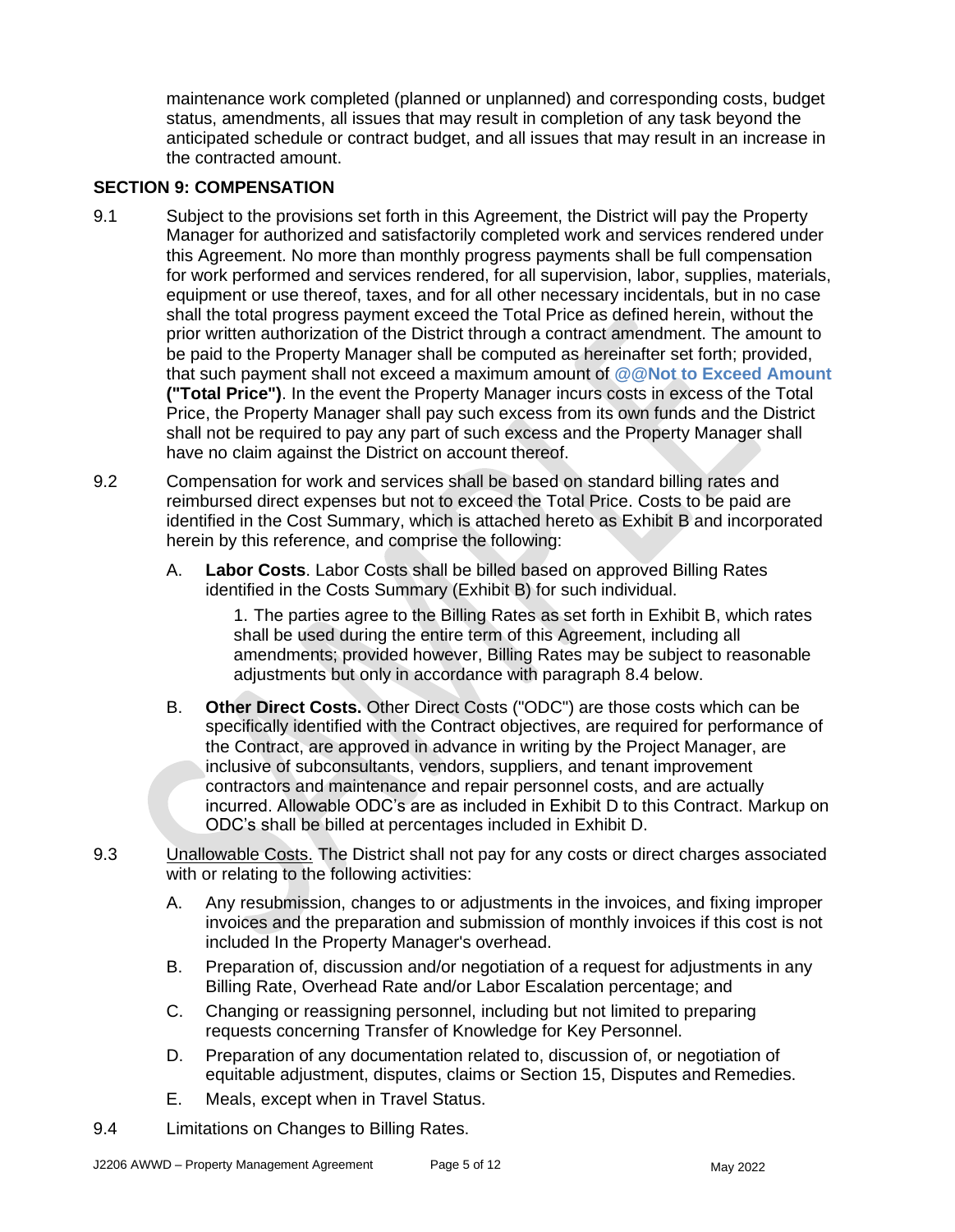- A. Any changes to Billing Rates shall have no impact on the Total Price.
- B. Overhead Rates.
	- 1. The Overhead Rates are identified in the Cost Summary, Exhibit B. The Overhead Rates shall not be subject to modification.
- C. Billing Rates
	- 1. Should the Property Manager seek an adjustment in Billing Rate(s), Property Manager must notify the District in writing of its request to modify the existing Billing Rate. Property Manager shall submit only one request per year that must include all individual rate increase requests. This request shall include the amount of the increase in the rate for each rate increase. Annual Billable Rate(s) increases for cost-of-living adjustments per Exhibit B are authorized to occur January 1<sup>st</sup> of each new year, provided that no change in the Total Price occurs.
- 9.5 Invoice Process. The Property Manager shall submit to the Project Manager an invoice for payment for Project work completed to the end of the previous month. Such invoices shall be for work performed subsequent to that work covered by all previously submitted invoices and shall be computed pursuant to the rates and limitations set forth hereinabove.
	- A. Invoices shall detail the work by task, hours and employee name for which payment is being requested; include copies of all invoices from subconsultants, vendors, maintenance and repair personnel for which payment is being requested; and shall itemize, and include copies of, receipts and invoices for the Other Direct Costs.
	- B. In the event of a disputed invoice, the District shall pay the undisputed amounts and withhold from payment the disputed portion of the invoice.
- 9.6 Prompt Payment of subconsultants, vendors, and maintenance and repair personnel. Within ten (10) business days of receipt of a progress payment from the District that includes dollars for work performed by subconsultants, vendors, suppliers, and tenant improvement contractors and maintenance and repair personnel, Property Manager shall pay such subconsultants, vendors, and maintenance and repair personnel out of such amounts as are paid by the District, for all work satisfactorily completed by same.
- 9.7 Final Payment. Final payment of any balance earned by and payment to the Property Manager for Project work will be made within thirty (30) calendar days after all of the following:
	- A. Satisfactory completion of all work required by this Agreement;
	- B. Receipt by the District of the reports, account statements, tenant ledgers, notes, and all other documents and/or deliverables which are required to be prepared and submitted by the Property Manager under this Agreement;
	- C. Receipt by the District of a fully executed final statement of amounts Invoiced by and paid to each subconsultants, vendors, and maintenance and repair personnel under this Agreement; and,
	- D. Execution and delivery by the Property Manager of a release of all claims against the District arising under or by virtue of this Agreement, other than such claims, if any, as may be specifically exempted by the Property Manager from the operation of the release in stated amounts to be set forth therein.
- 9.8 No payment, whether monthly or final, to the Property Manager for any Project work shall constitute a waiver or release by the District of any claims, right or remedy it may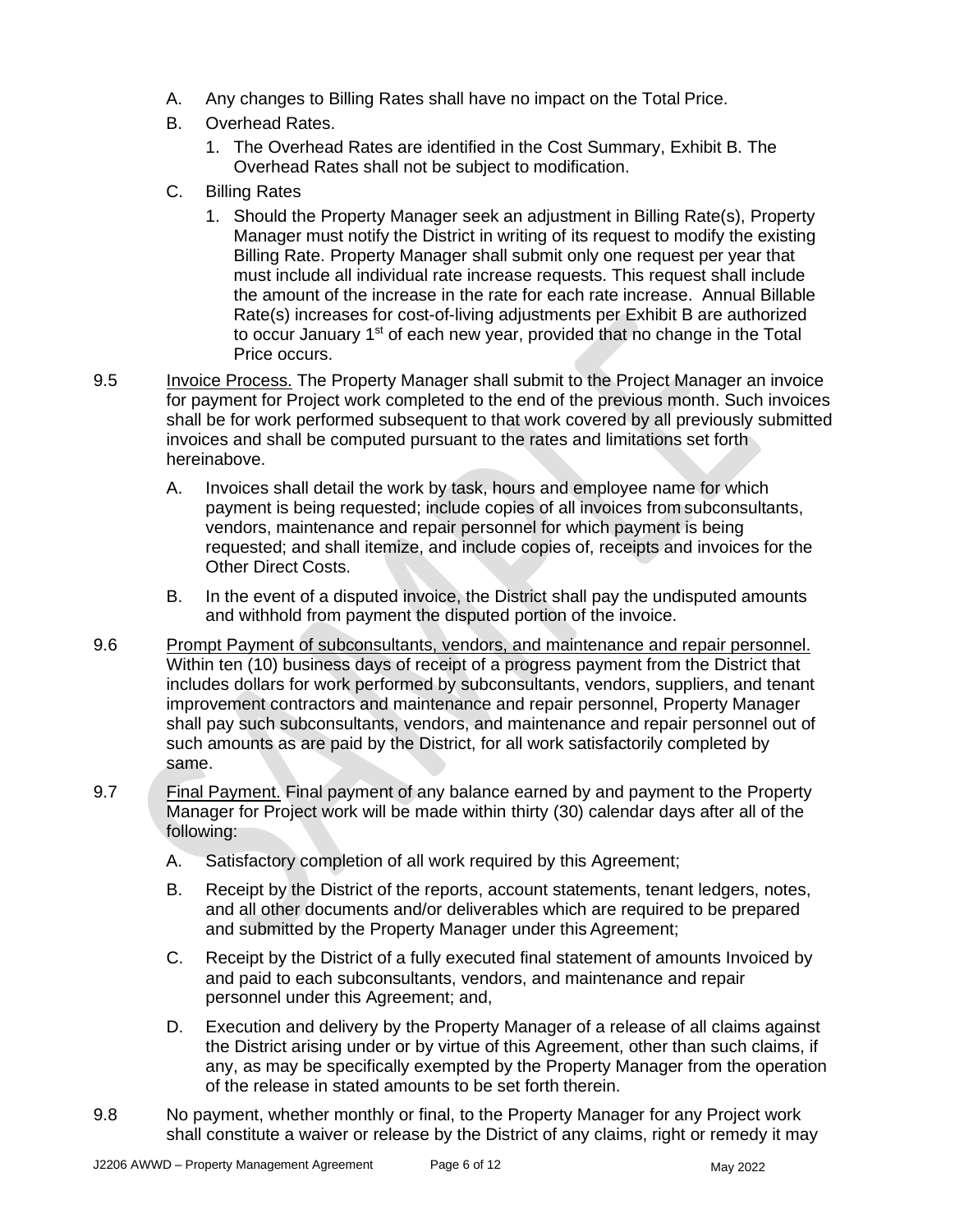have against the Property Manager under this Agreement or by law; nor shall such payment constitute a waiver, remission or discharge by the District of any failure or fault of the Property Manager to satisfactorily perform the Project work as required under this Agreement.

#### **SECTION 10: TERMINATION OF AGREEMENT**

- 10.1 Termination for Default
	- A. The District may terminate this Agreement, in whole or in part, in writing if the Property Manager substantially fails to fulfill any or all of its material obligations under this Agreement through no fault of the District. District's written notification shall state that Property Manager is in material breach of the contract and provide a minimum of fifteen (15) calendar days to cure the breach.
	- B. If the District terminates all or part of this Contract for default, the District shall determine the amount of work satisfactorily performed to the date of termination and the amount owing to the Property Manager using the criteria set forth below; provided, that (a) no amount shall be allowed for anticipated profit on unperformed services or other work and (b) any payment due to the Property Manager at the time of termination may be adjusted to the extent of any additional costs the District incurs because of the Property Manager's default. In such event, the District shall consider the actual costs incurred by the Property Manager in performing the Project work to the date of termination, the amount of work originally required which was satisfactorily completed to the date of termination, whether that work is in a form or of a type which is usable and suitable to the District at the date of termination, the cost to the District of completing the work itself or of employing another firm to complete it and the inconvenience and time which may be required to do so, and other factors which affect the value to the District of the Project work performed to the date of termination. Under no circumstances shall payments made under this provision exceed the Total Price set forth in this Agreement. This provision shall not preclude the District from filing claims and/or commencing litigation to secure compensation for damages incurred beyond that covered by withheld payments.
	- C. Upon receipt of a termination notice the Property Manager shall at no additional cost to the District:
		- 1. Promptly discontinue all services affected (unless the notice directs otherwise);
		- 2. Terminate all subcontracts to the extent they relate to the work terminated; and
		- 3. No later than thirty (30) calendar days after receipt of termination, promptly deliver or otherwise make available to the District all data, drawings, electronic drawing files, specifications, calculations, reports, estimates, summaries, Official Project Documentation and other Project documentation, such other information and materials as the Property Manager or subconsultants, vendors, suppliers, and tenant improvement contractors and maintenance and repair personnel may have accumulated in performing this Agreement, whether completed or in progress and all equipment/materials purchased specifically for the Project where the District has paid the Property Manager for such items.
- 10.2 Termination for Convenience.
	- A. The District may terminate this Agreement, in whole or in part, for the convenience of the District by providing the Property Manager with thirty (30) days' written notice. The District shall terminate by delivery to the Property Manager a Notice of Termination specifying the extent of the termination and the effective date.
	- B. If the District terminates this Contract for convenience, the District shall pay the Property Manager only for the following items: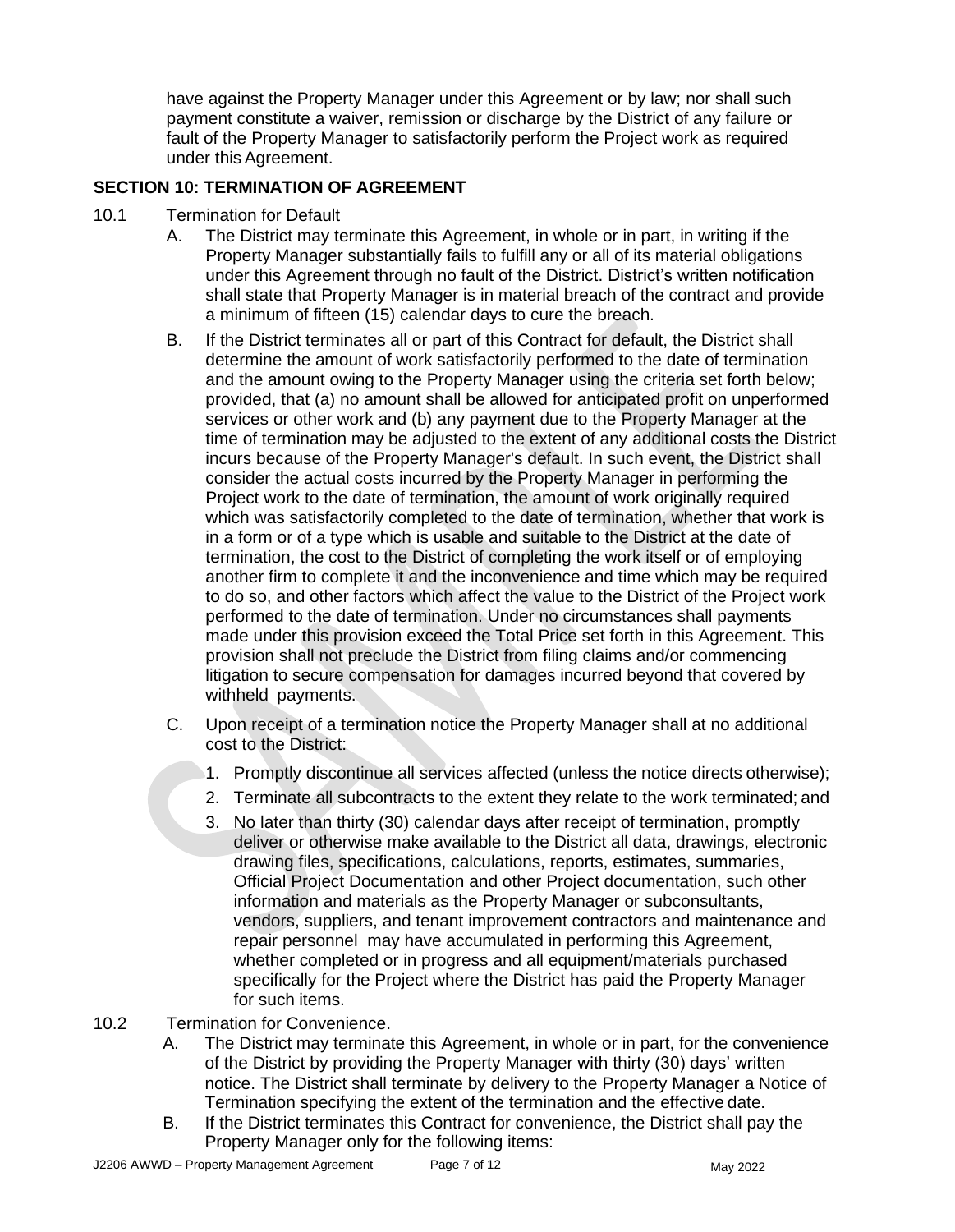- 1. An amount for Direct Labor Costs and Indirect Costs in accordance with the Contract and Exhibit B for services satisfactorily performed to the date of termination;
- 2. Actual and reasonable Other Direct Costs incurred before the termination; and
- 3. Actual and reasonable termination settlement costs the Property Manager reasonably incurs relating to commitments which had become firm before the termination unless the District determines to assume said commitments. Reasonable termination settlement costs include settlement costs for subconsultants, vendors, suppliers, and tenant improvement contractors and maintenance and repair personnel and actual reasonable accounting and clerical costs related to preparing Termination Settlement Proposal.
- C. Upon receipt of a termination notice the Property Manager shall at no additional cost to the District:
	- 1. Promptly discontinue all services affected (unless the notice directs otherwise);
	- 2. Terminate all subcontracts to the extent they relate to the work terminated;
	- 3. No later than thirty (30) calendar days after receipt of termination, promptly deliver or otherwise make available to the District all data, drawings, specifications, calculations, reports, estimates, summaries, Official Project Documentation, other Project documentation, and such other information and materials as the Property Manager may have accumulated in performing this Agreement, whether completed or in progress and all equipment/materials purchased specifically for the Project where the District has reimbursed the Property Manager for such costs;
	- 4. Take any action necessary, or that the District may direct, for the protection and preservation of property related to this Agreement that is in the possession of the Property Manager and in which the District has or may acquire an interest.

#### **SECTION 11: OWNERSHIP AND USE OF DOCUMENTS**

11.1 Except for those standard details and design elements that pre-exist the services provided under this Agreement, reports, studies, drawings, specifications, calculations or other information developed under the terms of this Agreement shall become the property of the District after full payment to Property Manager for their preparation. Any modification or alteration, or reuse of drawings/plans, specifications and/or calculations for another project, without written verification or adaptation by Property Manager will be at the District's sole risk and without liability or legal exposure to Property Manager. District shall defend, indemnify, and hold Property Manager harmless from all claims, damages, losses, and expenses, including attorney's fees, arising out of or resulting, therefore. The District further acknowledges that it may receive certain materials from Property Manager by way of electronic file and agrees that should it modify such materials in connection with their subsequent use, that Property Manager shall bear no responsibility for the contents thereof.

#### **SECTION 12: THIRD-PARTY CLAIMS AND DISPUTES**

12.1 At the District's request, Property Manager will assist the District in review and evaluation claims and disputes, preparing information for the District's legal counsel, providing services as witness in litigation or arbitration to which the District is a party and providing other services in connection with actual or potential claims or disputes arising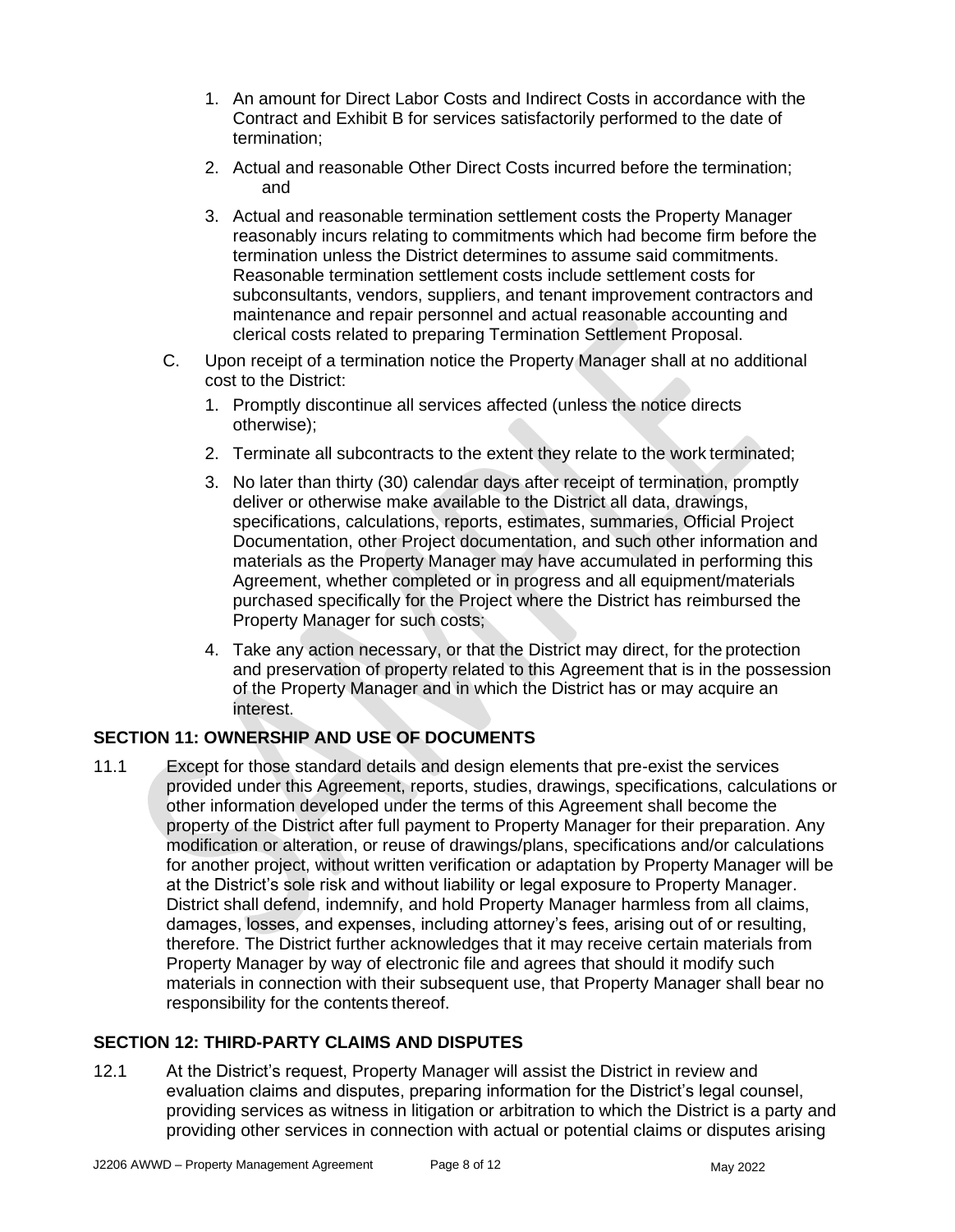out of the work, regardless of whether or not Property Manager is named in such legal action. The parties shall cooperate to agree on the compensation for such services. If Property Manager is determined to be responsible for the claim, dispute or litigation due to its negligence or breach of the contract herein, it shall reimburse the District the amounts paid under this section to the extent caused by such negligence or breach.

#### **SECTION 13: AUDIT AND ACCESS TO RECORDS**

- 13.1 The Property Manager, including its subconsultants, vendors, and maintenance and repair personnel, shall maintain books, records, documents, and other evidence directly pertinent to performance of the work under this Agreement in accordance with generally accepted accounting principles and practices consistently applied. The District, or any of its duly authorized representatives, shall, for the purpose of audit and examination, have access to and be permitted to inspect such books, records, documents, and other evidence for inspection, audit and copying for a period of six years after completion of the Project. The District shall also have access to such books, overhead data, records and documents during the performance of Project work if deemed necessary by the District to verify work performed and Invoices, to assist in negotiations for amendments to the Agreement or modifications to tasks, and to resolve claims and disputes.
- 13.2 Audits conducted under this Section shall be in accordance with generally accepted auditing standards and established procedures and guidelines of the reviewing or audit agency(ies).

#### **SECTION 14: LEGAL RELATIONS**

- 14.1 The Property Manager, consistent with the applicable standard of care, shall comply, and shall ensure its subconsultants, vendors, and maintenance and repair personnel comply, with all the terms of this Agreement and the District resolutions, and federal, state and local laws, regulations and ordinances applicable to the work and services to be performed under this Agreement.
- 14.2 In performing work and services hereunder, the Property Manager and its subconsultants, vendors, and maintenance and repair personnel, employees, agents and representatives shall be acting as independent contractors and shall not be deemed or construed to be employees or agents of the District in any manner whatsoever. The Property Manager shall not hold itself out as, nor claim to be, an officer or employee of the District by reason hereof and will not make any claim, demand or application to or for any right or privilege applicable to an officer or employee of the District. The Property Manager shall be solely responsible for any claims/costs and/or losses arising from the Property Manager's failure to pay wages, compensation, benefits or taxes and/or pay for services, supplies and/or materials provided by Property Manager employees, agents and representatives, including subconsultants, vendors, suppliers, and tenant improvement contractors and maintenance and repair personnel, and will protect, defend, indemnify and hold the District harmless there from.
- 14.3 To the maximum extent permitted by law, the Property Manager agrees to indemnify and save harmless the District, its officers, agents and employees, from and against any and all third party: suits, claims, actions, losses, costs, reasonable attorney fees and expenses, penalties, judgments, settlements and damages of whatsoever kind or nature arising out of, in connection with, or related to errors or omissions in the performance of contractual obligations, and/or the negligent performance of work or services provided by or on behalf of the Property Manager, but only to the extent caused by Property Manager. The Property Manager's Indemnity obligation includes an obligation to (a) satisfy any judgment or other final decision of a court or other tribunal; (b) pay any reasonable settlement negotiated by the District with respect to claims that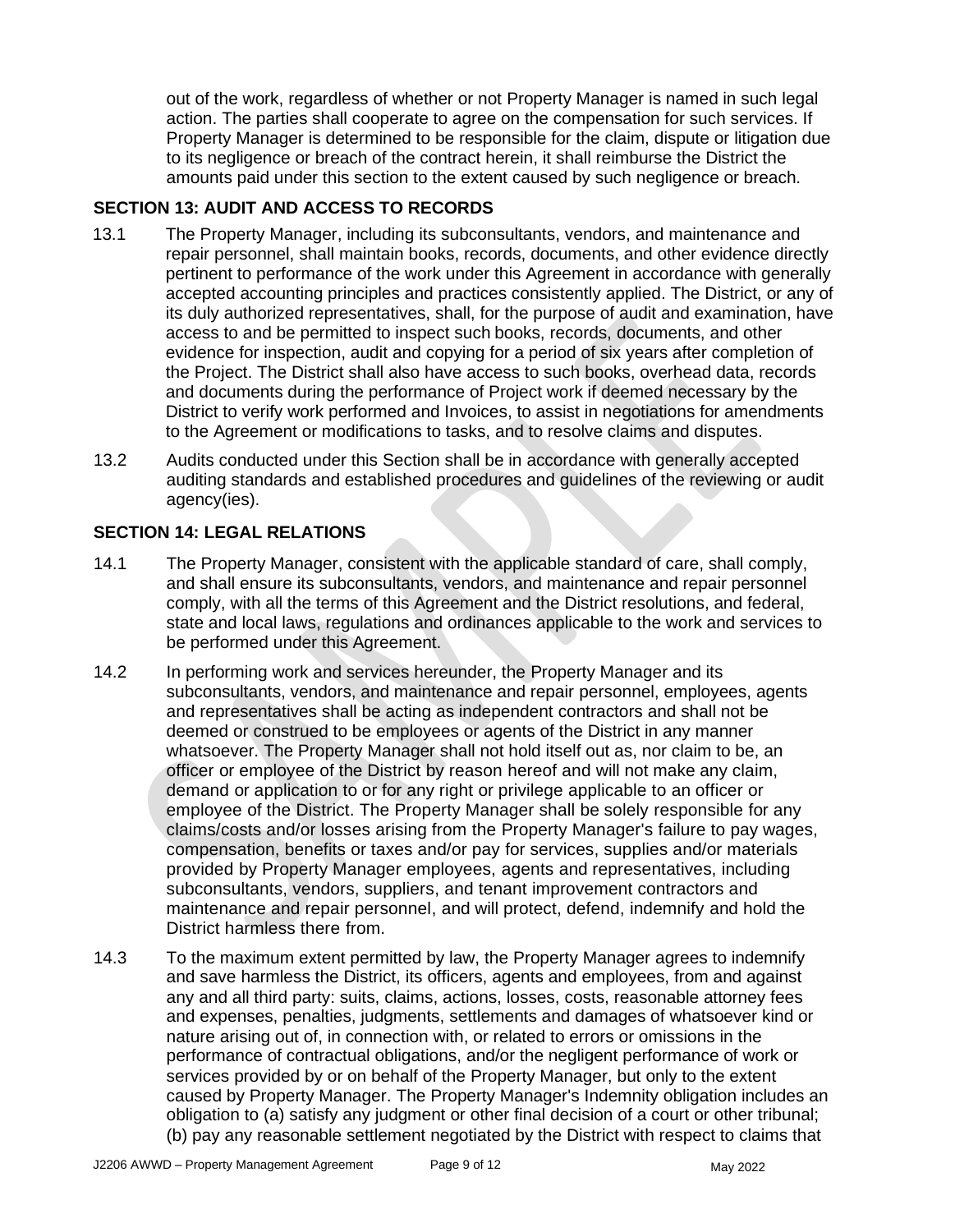are within the scope of the indemnity obligation; and (c) pay all claims against the District by an employee or former employee of the Property Manager or its subconsultants, vendors, and maintenance and repair personnel , and for this purpose, by mutual negotiation, the Property Manager expressly waives, as respects the District only, all immunity and limitation on liability under any industrial insurance act, including Title 51 RCW, other worker's compensation act, disability benefit act, or other employee benefit act of any jurisdiction which would otherwise be applicable in the case of such claim. The Property Manager further agrees to defend all claims against the District and its officers, agents, and employees which, if proven, could result in liability of the District, its officers, agents, or employees for loss or damage caused by any such errors, omissions, or negligent work or services performed by the Property Manager. The Property Manager's obligation to defend shall include timely payment of all reasonable attorney fees, costs and expenses incurred in the defense of such claims. In the event of litigation between the parties to enforce the rights under this paragraph, reasonable attorney fees and expenses shall be allowed to the prevailing party.

- 14.4 The District's rights and remedies in this Agreement are in addition to any other rights and remedies provided by law.
- 14.5 The indemnification, protection, defense and save harmless obligations contained herein shall survive the expiration, abandonment or termination of this Agreement.

#### **SECTION 15: INSURANCE**

- 15.1 Insurance. By the date of execution of this Contract, the Consultant shall procure and maintain for the duration of this Contract, insurance against claims for injuries to persons or damages to property, including products-completed operations which may arise from, or in connection with, the performance of work hereunder by the Consultant, its agents, representative, employees, and/or sub-consultants. The Consultant or subconsultant shall pay the cost of such insurance. The Consultant may furnish separate certificates of insurance and policy endorsements from each sub-consultant as evidence of compliance with the insurance requirements of this Contract. Consultant shall carry and provide proof of coverage and limits upon request by the District for the following insurance:
- 15.2 Automobile Liability Insurance. Limits no less than \$1,000,000.00 combined single limit per accident for bodily injury and property damage. Coverage shall be as broad as Insurance Services Office form number (CA 00 01) covering Business Auto Coverage, symbol 1 "any auto"; or the combination of symbols 2, 8, and 9.
- 15.3 Commercial General Liability. Limits no less than \$1,000,000.00 combined single limit per occurrence and \$2,000,000.00 aggregate for personal injury, bodily injury and property damage. Coverage shall be as broad as Insurance Services Office form number (CG 00 01) covering Commercial General Liability.
- 15.4 Professional Liability. Limits no less than \$1,000,000.00 per occurrence and aggregate.
- 15.5 Before commencing work and services, Consultant shall provide to the District a Certificate of Insurance evidencing the required insurance. All certificates of insurance shall be current for the duration of the contract and shall include on each page the Project/Contract Name and Number.
- 15.6 The District shall be named as an additional insured on the Commercial General Liability Insurance Policy with regard to work and services performed by or on behalf of Consultant, and a copy of the endorsement naming the District as an additional insured be attached to the Certificate of Insurance. All certificates of insurance shall include on each page the Project/Contract Name and Number.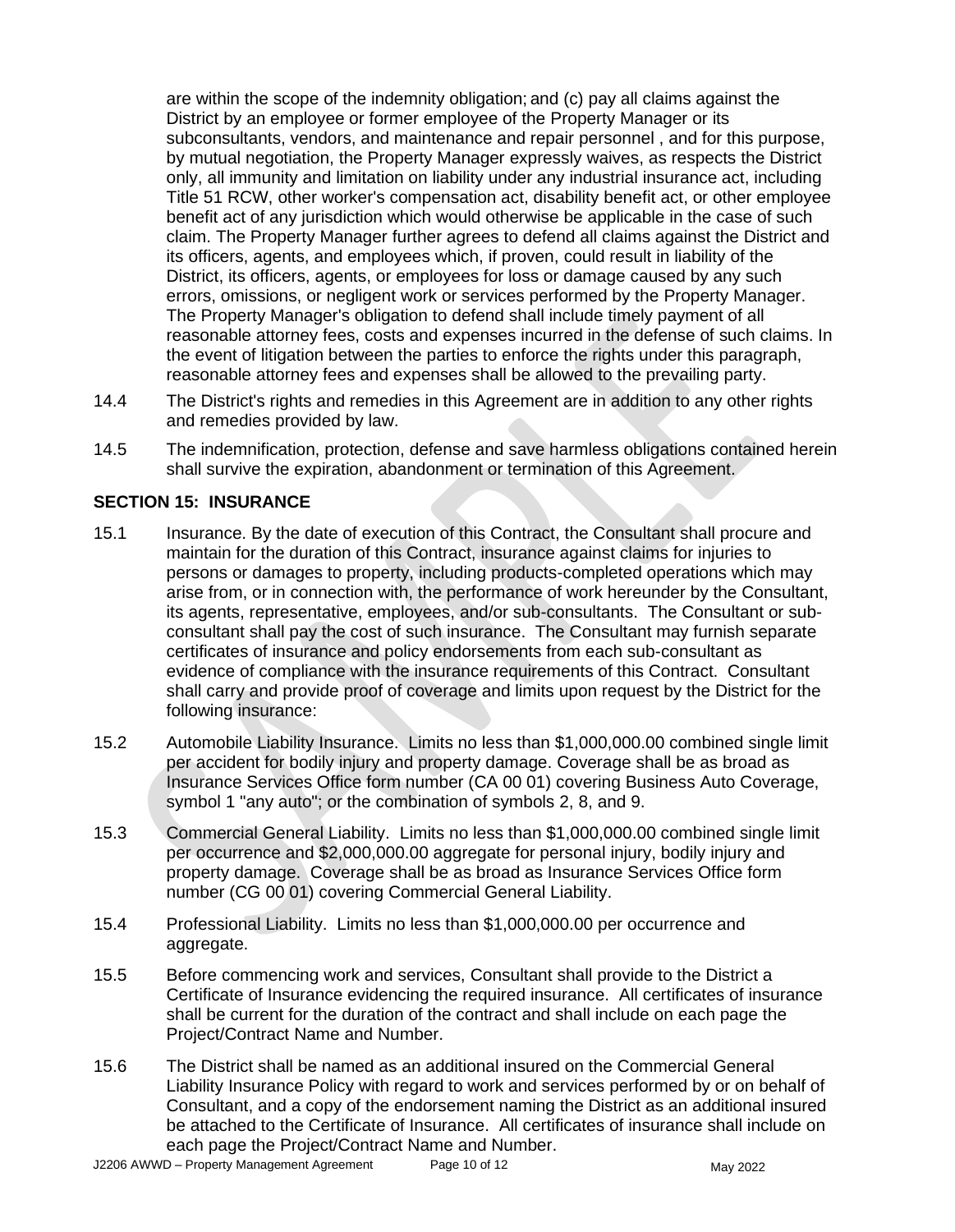- 15.7 The insurance policies (1) shall state that coverage shall apply separately to each insured against whom claim is made or suit is brought, except with respect to the limits of the insurer's liability; (2) shall be primary insurance with regard to the District; and (3) shall state that the District will be given at least 30 days' prior written notice of any cancellation, suspension or material change in coverage.
- 15.8 Any payment of deductible or self-insured retention shall be the sole responsibility of Consultant and shall not limit or apply to the Consultant's liability to the District.

#### **SECTION 16: DISPUTES AND REMEDIES**

- 16.1 Choice of Law. This Agreement and all provisions hereof shall be interpreted in accordance with the laws of the State of Washington in effect on the Effective Date.
- 16.2 General Manager Review. All claims, counterclaims, disputes and other matters in question between the District and the Property Manager arising out of or relating to this Agreement or the breach of it shall be referred to the General Manager or a designee for determination, together with all facts, data, contentions and so forth which relate thereto. The General Manager shall make a determination within thirty (30) calendar days of such referral.
- 16.3 Alternate Dispute Resolution. Should the claim, counterclaims, or disputes not be resolved, prior to initiating litigation and subsequent to the General Manager's decision, the parties shall attempt to resolve the matter through some mutually agreeable form of Alternate Dispute Resolution (ADR).
- 16.4 Exhaustion of Administrative Remedies. Referral to and determination by, the General Manager or a designee and ADR shall be a condition precedent to the commencement of a civil action to adjudicate such dispute.
- 16.5 Jurisdiction & Venue. Subject to these provisions herein, the Superior Court of Snohomish County, Washington, shall have exclusive jurisdiction and venue over any legal action arising under this Agreement and the laws of the state of Washington shall apply.

#### **SECTION 17: NOTICE**

17.1 Any notice required to be given under the terms of this Agreement shall be in writing and directed to the party at the address set forth below. Notice shall be considered issued and effective upon receipt thereof by the addressee-party. Facsimile notice shall be considered effective with proof of confirmation that the addressee has received the facsimile. Such proof would be a confirmation sheet evidencing such receipt at the fax number listed below.

**@@ Street Address** 3626 156th St SW **Street@@ City, State, Zip** Lynnwood, WA

**@@ consultant name** Alderwood Water & Wastewater **@@** name Attn: Jen Kennedy **@@ name** Attn: Jen Kennedy 98087-5021 Phone No.: 206-485-1450

#### **SECTION 18: ENTIRETY, AMENDMENT AND EXECUTION OF AGREEMENT**

- 18.1 This Agreement merges and supersedes all prior negotiations, representations and agreements between the Parties relating to the subject matter hereof and constitutes the entire agreement between the Parties.
- 18.2 The Contract documents included in the Agreement are identified below. Any inconsistency or conflict between the Contract documents shall be resolved by giving